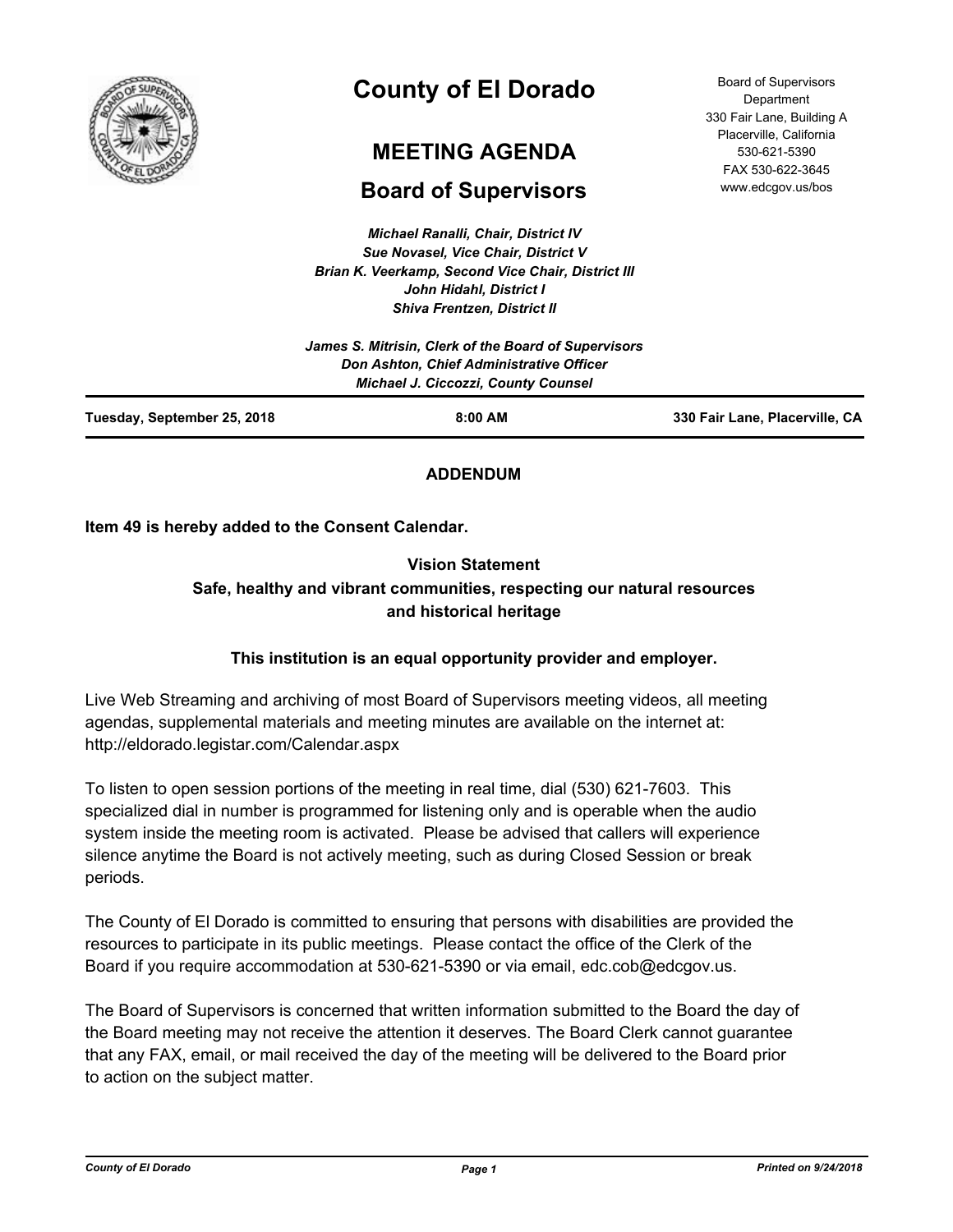The Board meets simultaneously as the Board of Supervisors and the Board of Directors of the Air Quality Management District, In-Home Supportive Services, Public Housing Authority, Redevelopment Agency and other Special Districts.

For Purposes of the Brown Act § 54954.2 (a), the numbered items on this Agenda give a brief description of each item of business to be transacted or discussed. Recommendations of the staff, as shown, do not prevent the Board from taking other action.

Materials related to an item on this Agenda submitted to the Board of Supervisors after distribution of the agenda packet are available for inspection during normal business hours in the public viewing packet located in Building A, 330 Fair Lane, Placerville or in the Board Clerk's Office located at the same address. Such documents are also available on the Board of Supervisors' Meeting Agenda webpage subject to staff's ability to post the documents before the meeting.

# **PROTOCOLS FOR PUBLIC COMMENT**

Public comment will be received at designated periods as called by the Board Chair.

Public comment on items scheduled for Closed Session will be received before the Board recesses to Closed Session.

Except with the consent of the Board, individuals shall be allowed to speak to an item only once.

On December 5, 2017 the Board adopted the following protocol relative to public comment periods:

Time for public input will be provided at every Board of Supervisors meeting. Individuals will have three minutes to address the Board. Individuals authorized by organizations will have three minutes to present organizational positions and perspectives and may request additional time, up to five minutes. At the discretion of the Board, time to speak by any individual may be modified.

A total of 20 minutes will be allocated for public comment during Open Forum and for each agenda item to be discussed. Public comment on certain agenda items designated and approved by the Board may be treated differently with specific time limits per speaker or a limit on the total amount of time designated for public comment. It is the intent of the Board that quasi-judicial matters have additional flexibility depending upon the nature of the issue.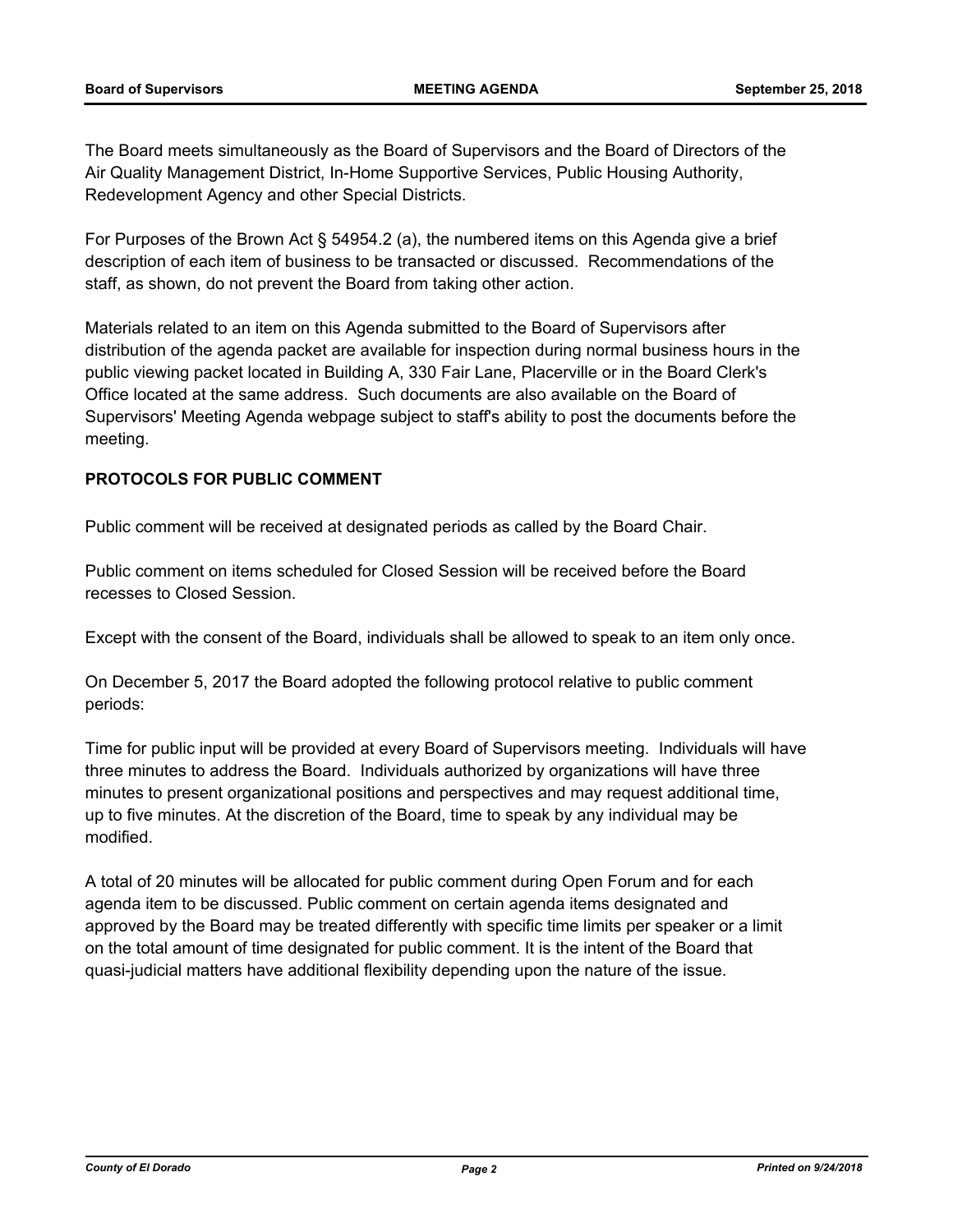Individual Board members may ask clarifying questions but will not engage in substantive dialogue with persons providing input to the Board.

If a person providing input to the Board creates a disruption by refusing to follow Board guidelines, the Chair of the Board may take the following actions.

Step 1. Request the person adhere to Board guidelines. If the person refuses, the Chair may ask the Clerk to turn off the speaker's microphone.

Step 2. If the disruption continues, the Chair may order a recess of the Board meeting.

Step 3. If the disruption continues, the Chair may order the removal of the person from the Board meeting.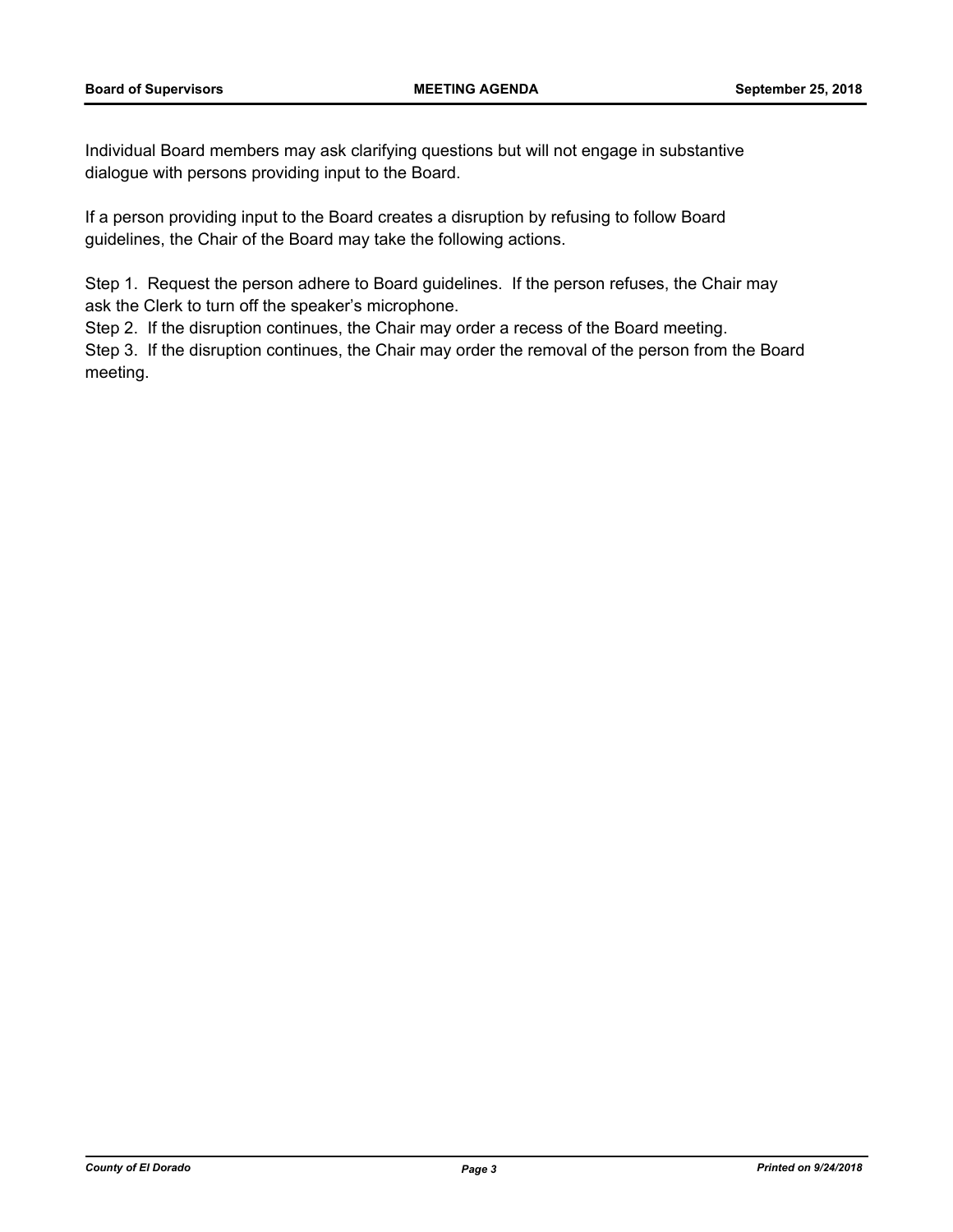## **8:00 A.M. - CALL TO ORDER AND RECESS TO CLOSED SESSION**

#### **9:00 A.M. - RECONVENE TO OPEN SESSION AND CLOSED SESSION REPORTS**

#### **INVOCATION AND PLEDGE OF ALLEGIANCE TO THE FLAG**

#### **ADOPTION OF THE AGENDA AND APPROVAL OF CONSENT CALENDAR**

The Board may make any necessary additions, deletions or corrections to the agenda including moving items to or from the Consent Calendar and adopt the agenda and the Consent Calendar with one single vote. A Board member may request an item be removed from the Consent Calendar for discussion and separate Board action. At the appropriate time as called by the Board Chair, members of the public may make a comment on matters on the Consent Calendar prior to Board action.

#### **OPEN FORUM**

Open Forum is an opportunity for members of the public to address the Board of Supervisors on subject matter that is not on their meeting agenda and within their jurisdiction. Public comments during Open Forum are limited to three minutes per person. Individuals authorized by organizations will have three minutes to present organizational positions and perspectives and may request additional time, up to five minutes. The total amount of time reserved for Open Forum is 20 Minutes.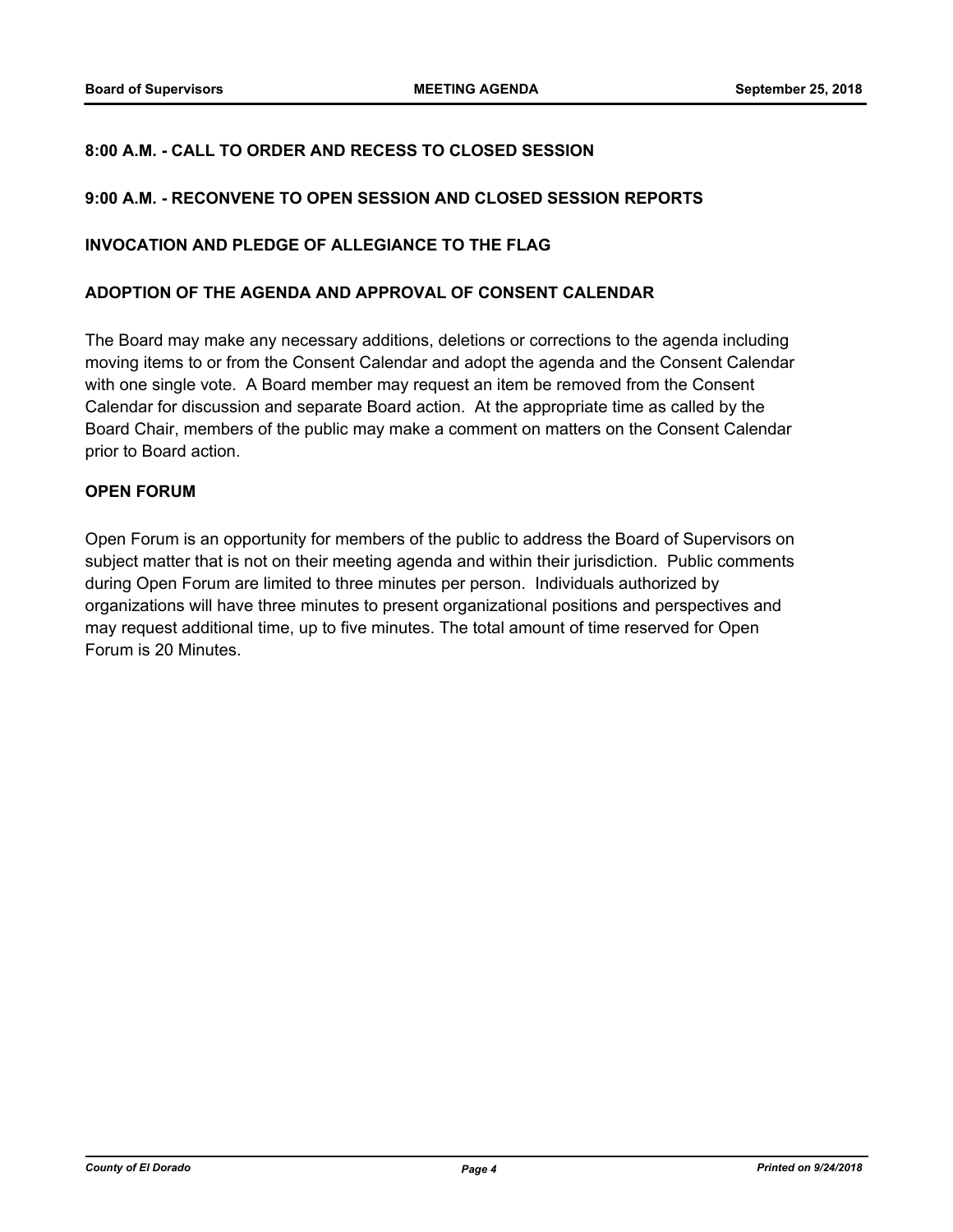#### **CONSENT CALENDAR**

**1.** [18-1338](http://eldorado.legistar.com/gateway.aspx?m=l&id=/matter.aspx?key=24689) Clerk of the Board recommending the Board approve the Minutes from the regular meeting of the Board on September 18, 2018.

### **GENERAL GOVERNMENT - CONSENT ITEMS**

**2.** [18-1494](http://eldorado.legistar.com/gateway.aspx?m=l&id=/matter.aspx?key=24845) Chief Administrative Office recommending the Board, acting as the Board of Directors of the El Dorado County Public Housing Authority, adopt and authorize the Chair to sign Resolution **207-2018** adopting the Fiscal Year 2018-2019 Budget for El Dorado County Public Housing Authority.

#### **FUNDING:** Federal Funding.

**3.** [18-1495](http://eldorado.legistar.com/gateway.aspx?m=l&id=/matter.aspx?key=24846) Chief Administrative Office recommending the Board, acting as the Board of Directors of the El Dorado County In-Home Supportive Services Public Authority, adopt and authorize the Chair to sign Resolution **208-2018**  adopting the Fiscal Year 2018-2019 Budget for El Dorado County In-Home Supportive Services Public Authority.

**FUNDING:** Federal and State Funding.

**4.** [18-1449](http://eldorado.legistar.com/gateway.aspx?m=l&id=/matter.aspx?key=24801) Chief Administrative Office recommending the Board approve and authorize the Chief Administrative Officer to sign a letter of endorsement supporting California State University Chico Geographical Information Center's proposal to US Economic Development Administration Disaster Recovery for funding to identify high speed broadband connections to fairgrounds and develop designs and cost estimates for a California fairground wireless network.

#### **FUNDING:** N/A

**5.** [18-1458](http://eldorado.legistar.com/gateway.aspx?m=l&id=/matter.aspx?key=24810) Chief Administrative Office recommending the Board, jointly with the City of Placerville, dissolve the Blue Ribbon Committee which was formed to explore the potential re-uses for the Main Street Courthouse once the court functions were relocated to the New Courthouse.

#### **FUNDING:** N/A

**6.** [18-1419](http://eldorado.legistar.com/gateway.aspx?m=l&id=/matter.aspx?key=24771) Chief Administrative Office (CAO), Facilities Division, recommending the Board authorize the Chief Administrative Officer, or designee, to enter into negotiations with the owner(s), or their designated representative, of APN 325-300-35 and APN 325-300-36 located on Gold Nugget Way, Placerville and appoint the CAO, or designee, as the real estate negotiator on behalf of the County.

#### **FUNDING:** TBD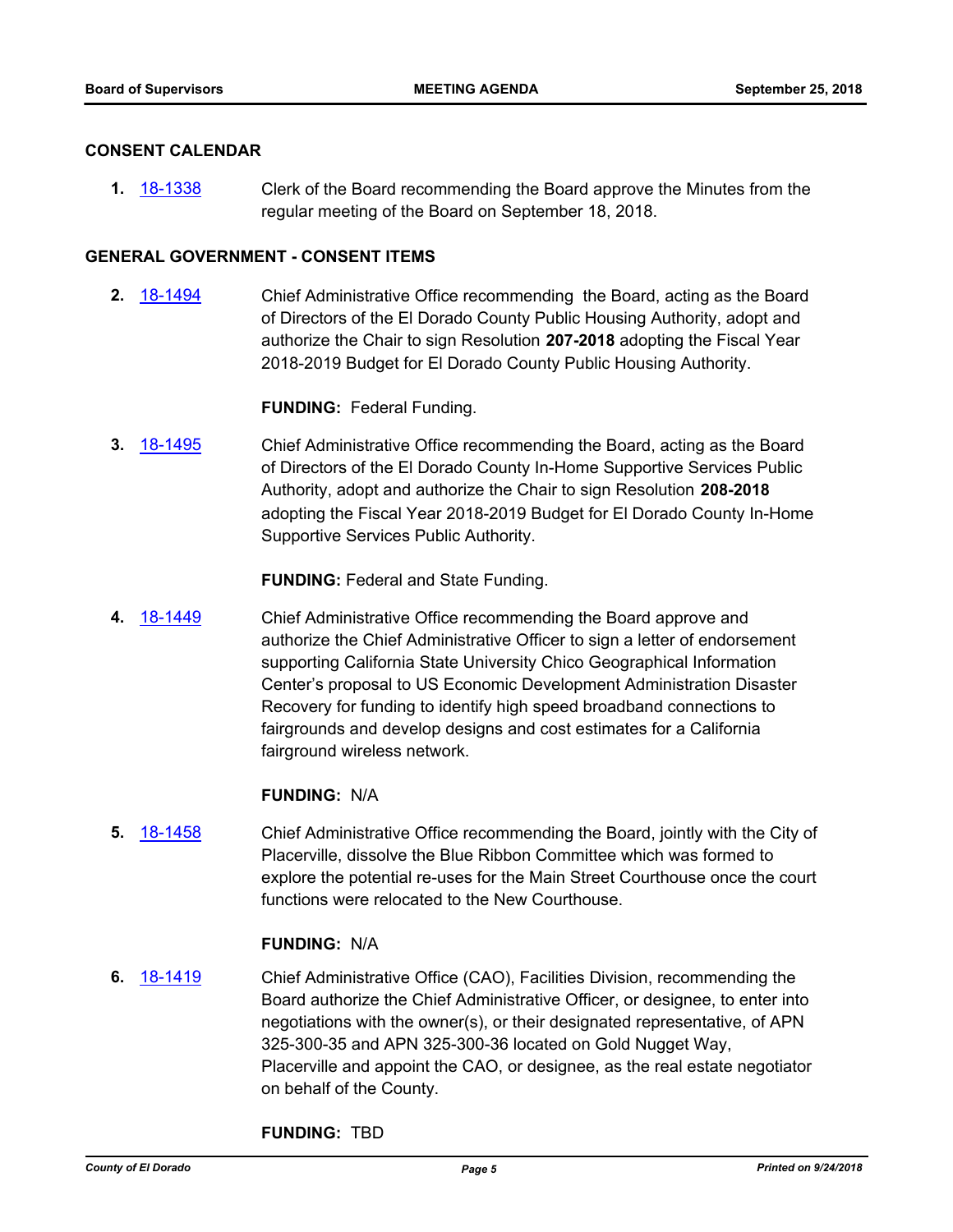**7.** [18-1213](http://eldorado.legistar.com/gateway.aspx?m=l&id=/matter.aspx?key=24564) County Counsel recommending the Board Approve the Conflict of Interest Code for the El Dorado County Civil Grand Jury.

**FUNDING:** There is no funding required for this item.

- **8.** [18-1389](http://eldorado.legistar.com/gateway.aspx?m=l&id=/matter.aspx?key=24741) Elections Department recommending the Board adopt and authorize the Chair to sign Resolution **195-2018** consolidating local jurisdiction elections with the upcoming November 6, 2018 election.
- **9.** [18-1412](http://eldorado.legistar.com/gateway.aspx?m=l&id=/matter.aspx?key=24764) Human Resources Department recommending the Board: 1) Approve and adopt the revised class specification for the Health and Human Services Agency: Director, Health and Human Services Agency; 2) Approve and adopt the revised class specifications for the Chief Administrative Office: Facilities Division Manager (Title Change from Facilities Manager) and Facilities Project Manager I/II; and 3) Approve and authorize the Board to sign Resolution **202-2018** approving the title change from Facilities Manager to Facilities Division Manager.

#### **FUNDING:** N/A

**10.** [18-1413](http://eldorado.legistar.com/gateway.aspx?m=l&id=/matter.aspx?key=24765) Human Resources Department recommending the Board adopt and authorize the Chair to sign Resolution **203-2018** adopting the County's Salary Schedule to: 1) Comply with the California Public Employees' Retirement System reporting requirements, and 2) Comply with Government Code sections 20636 and 7522.34(a) as well as California Code of Regulations 570.5.

### **FUNDING:** N/A

**11.** [18-1421](http://eldorado.legistar.com/gateway.aspx?m=l&id=/matter.aspx?key=24773) Human Resources Department recommending the Board approve the 2019 Operating Engineers Local 3 Health Trust health rates.

> **FUNDING:** County-wide cost, shared between the County departments (General Fund and Non-General Fund) and employees.

**12.** [18-1422](http://eldorado.legistar.com/gateway.aspx?m=l&id=/matter.aspx?key=24774) Human Resources Department recommending the Board approve continuation of perpetual agreement 234-S1611 with Bank of America to provide Health Savings Account Administration Services for the plan year of January 1, 2019 through December 31, 2019. There is no cost to the County under this Agreement.

**FUNDING:** Non-financial Agreement.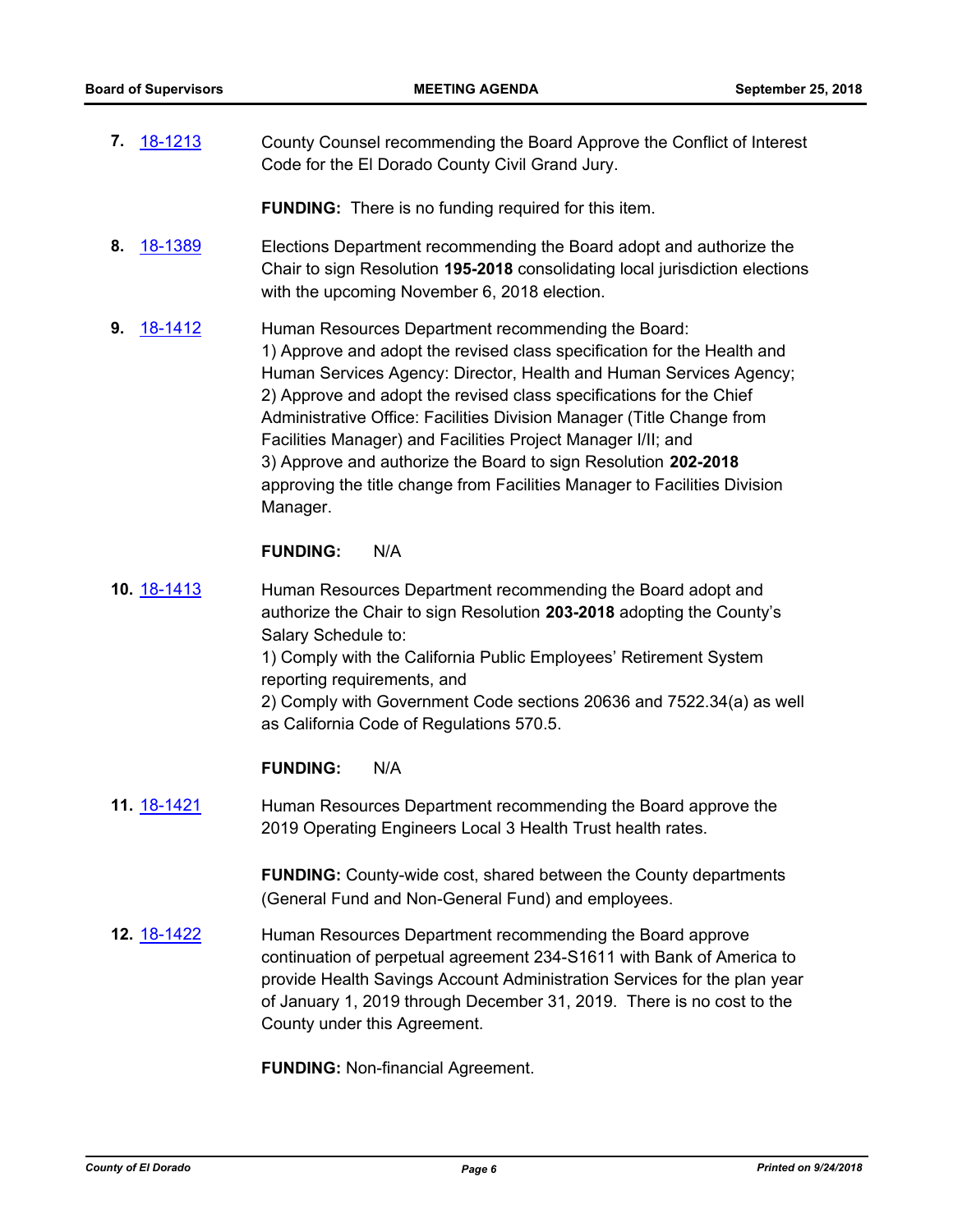**13.** [18-1423](http://eldorado.legistar.com/gateway.aspx?m=l&id=/matter.aspx?key=24775) Human Resources Department recommending the Board take the following actions regarding Health Plan Programs and Ancillary Employee Benefit Programs for the 2019 Plan Year:

1) Approve the proposed updated 2019 health plan rate cards (Attachment A) based on the cost sharing of health premiums in the current Memoranda of Understanding with the El Dorado County Law Enforcement Managers' Association, representing the Law Enforcement Sworn Management bargaining unit; and

2) Grant Human Resources the authority to correct any minor clerical errors or adjustments to the approved health plan rate cards for the 2019 health benefits plan year as necessary.

#### **FUNDING**: N/A

**14.** [18-1459](http://eldorado.legistar.com/gateway.aspx?m=l&id=/matter.aspx?key=24811) Human Resources Department recommending the Board:

1) Adopt and authorize the Chair to sign Resolution **206-2018** approving the negotiated Memorandum of Understanding (MOU) between the County of El Dorado and the El Dorado County Deputy County Counsel Association (EDCDCCA) representing the Deputy County Counsel bargaining unit;

2) Authorize the Chair to sign said MOU, noting the MOU will be effective the first full pay period following EDCDCCA ratification and Board of Supervisors adoption of the MOU; and

3) Direct the Human Resources Department and the Auditor-Controller's Office to administer and implement the MOU provisions.

**FUNDING:** General Fund.

**15.** [18-1268](http://eldorado.legistar.com/gateway.aspx?m=l&id=/matter.aspx?key=24619) Recorder-Clerk recommending the Board approve and authorize the continued use of perpetual agreement for services 129 (061-S0311) with SouthTech Systems, for auto indexing, eRecording, electronic lien and CRiis software licenses and associated support, and redaction OCR counts for Fiscal Year 2018-19, thereby allowing payment of associated expected invoices not to exceed \$26,650. (Cont. 9/11/18, Item 12)

**FUNDING:** Recorder-Clerk Special Revenue Funds.

**16.** [18-1391](http://eldorado.legistar.com/gateway.aspx?m=l&id=/matter.aspx?key=24743) Recorder-Clerk recommending the Board authorize the Chair to sign Memorandum of Understanding 3376 (384-M0610) with the California Department of Justice in the amount of \$1,941 for Fiscal Year 2018-19 for continued Electronic Recording Delivery System (ERDS) oversight of regulations, which allows the Recorder-Clerk continued secure use of electronic recording.

**FUNDING:** ERDS Special Revenue Fund.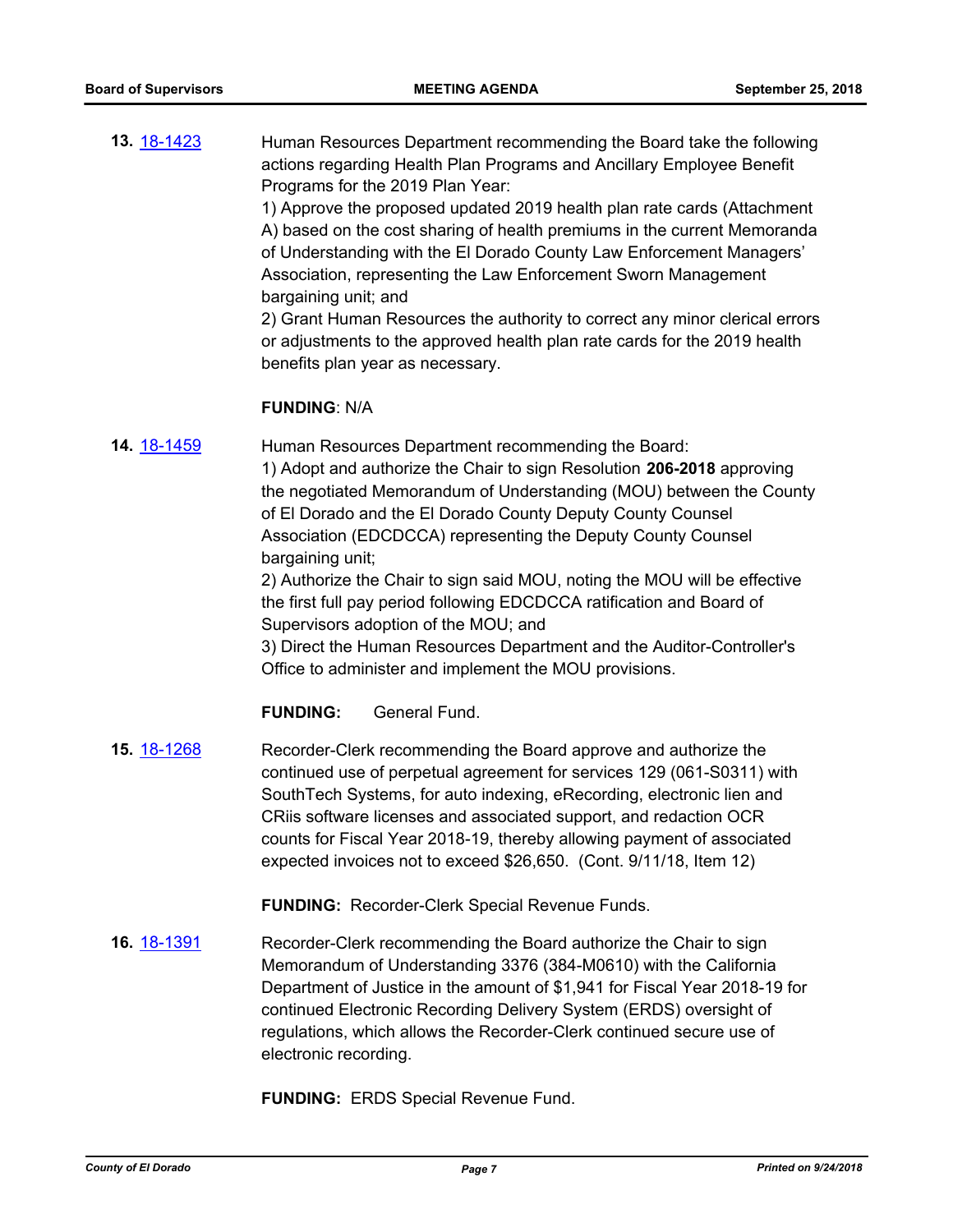**17.** [16-0305](http://eldorado.legistar.com/gateway.aspx?m=l&id=/matter.aspx?key=20961) Supervisor Ranalli recommending the Board find that a state of emergency continues to exist in El Dorado County as a result of unprecedented tree mortality due to drought conditions and related bark beetle infestations. (Cont. 9/18/18, Item 10)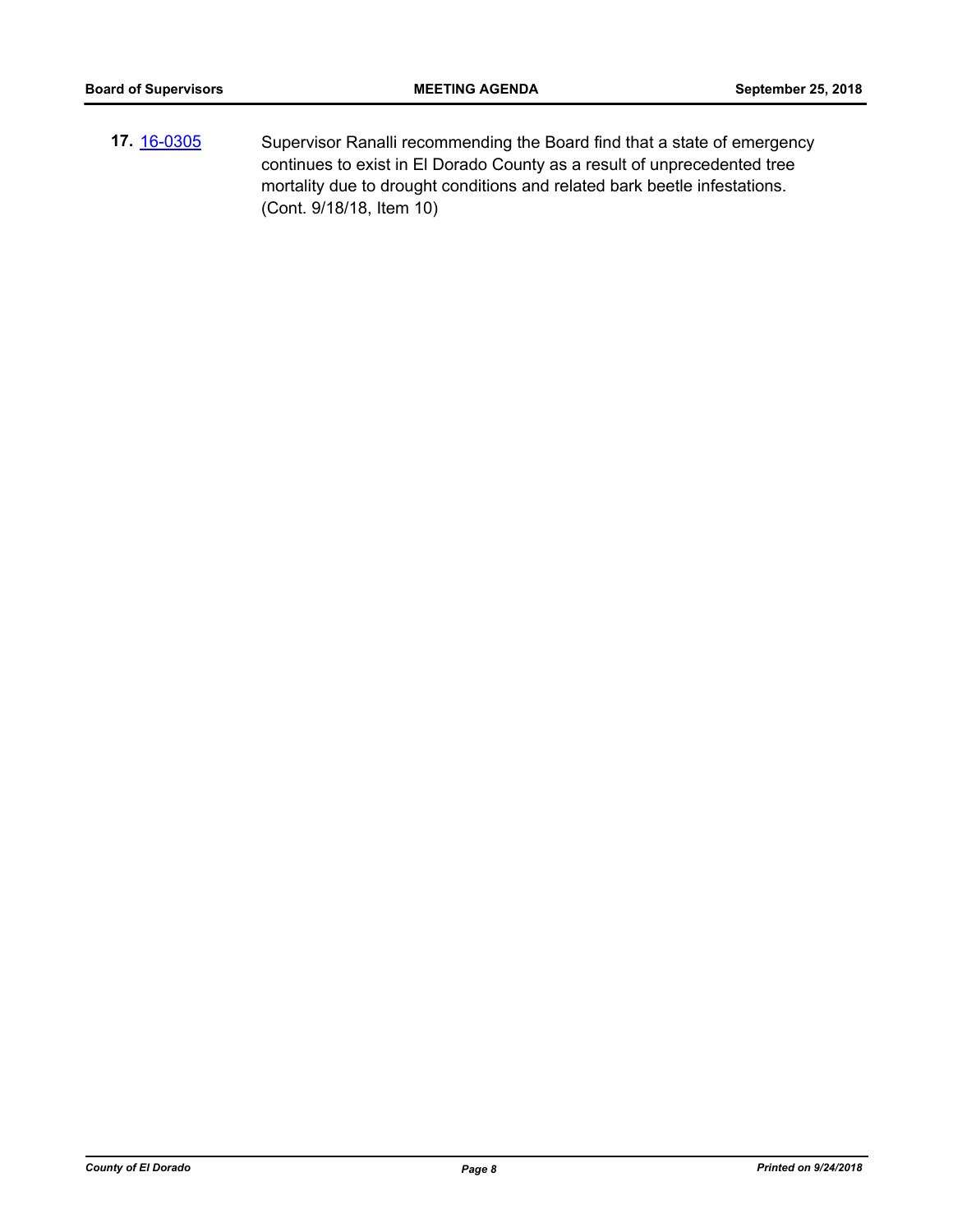#### **HEALTH AND HUMAN SERVICES - CONSENT ITEMS**

**18.** [18-1170](http://eldorado.legistar.com/gateway.aspx?m=l&id=/matter.aspx?key=24520) Health and Human Services Agency recommending the Board: 1) Approve and authorize the Chair to sign Agreement for Services 3334 with The Center for Common Concerns, Inc. (HomeBase), for the provision of strategic and technical assistance to the community collaboration known as El Dorado Opportunity Knocks Continuum of Care (EDOK), for the term upon execution to continue for one (1) year, with a maximum contractual obligation of \$82,000; 2) Make a determination that providing \$82,000 for a contract for strategic

and technical expertise to support EDOK in developing a Coordinated Entry System for homeless individuals provides a public benefit to residents of El Dorado County; and

3) Authorize the Purchasing Agent, or designee, to execute further documents relating to Agreement for Services 3334, including amendments which do not increase the maximum dollar amount or term of the Agreement, and contingent upon approval by County Counsel and Risk Management.

**FUNDING:** County General Fund up to \$82,000. Community sponsors may also contribute to the funding of this Agreement, at their discretion, which would defray a portion of the cost to the County General Fund.

# **19.** [18-1382](http://eldorado.legistar.com/gateway.aspx?m=l&id=/matter.aspx?key=24734) Health and Human Services Agency recommending the Board: 1) Approve and authorize the attached Memorandum of Understanding (MOU) template for use with sponsors who wish to provide financial support for the contract by and between The Center for Common Concerns (HomeBase) and the Health and Human Services Agency to provide technical assistance and guidance to the El Dorado Opportunity Knocks Continuum of Care; and

2) Delegate authority to the Director of Health and Human Services, or their designee to execute future agreements using this template MOU.

**FUNDING:** N/A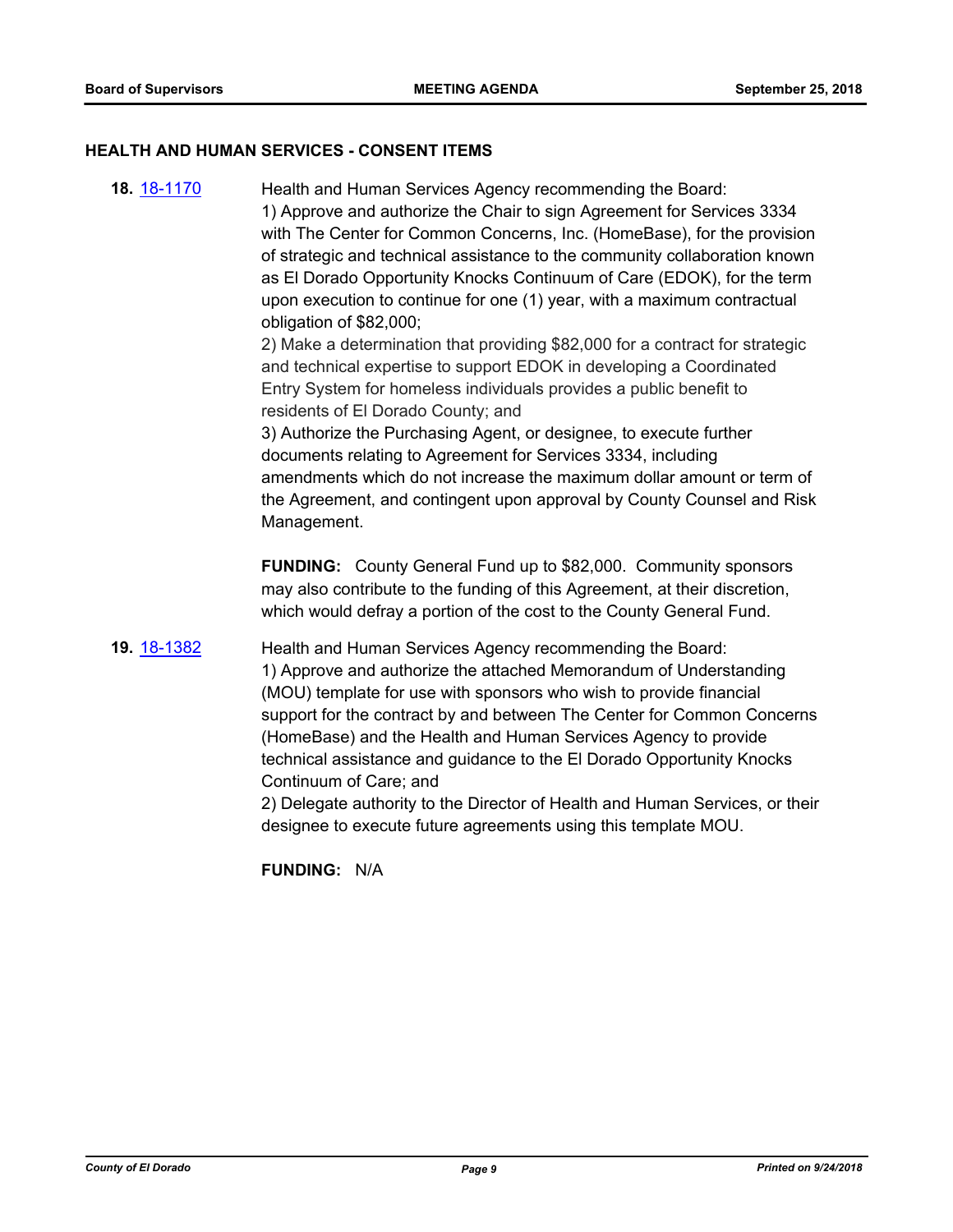**20.** [18-1290](http://eldorado.legistar.com/gateway.aspx?m=l&id=/matter.aspx?key=24641) Health and Human Services Agency (HHSA), recommending the Board: 1) Find, in accordance with Government Code Section 31000, that the Animal Services West Slope Shelter location is remote from available county employee resources and the County's economic interests are best served by contracting for janitorial services rather than by paying additional travel and subsistence expenses to existing county employees; 2) Approve and authorize the Chair to sign Agreement for Services 3268 with Pro-Line Cleaning Services, Inc., for the provision of janitorial services at HHSA's Animal Services West Slope Shelter located 6435 Capitol Avenue, Diamond Springs, CA 95619, for the term October 1, 2018 through September 30, 2021, with a maximum contractual obligation of \$85,476; and 3) Authorize the Purchasing Agent, or designee, to execute further documents relating to Agreement for Services 3268, including amendments which do not increase the maximum dollar amount or term of the Agreement, and contingent upon approval by County Counsel and Risk Management. **FUNDING:** 55% General Fund, 40% Fees for service, 5% Realignment. **21.** [18-1341](http://eldorado.legistar.com/gateway.aspx?m=l&id=/matter.aspx?key=24692) Health and Human Services Agency recommending the Board: 1) Approve and authorize the Chair to sign Agreement 3330 with the El Dorado Community Foundation to distribute \$55,000 in Transient Occupancy Tax funds at the request of the Veteran Affairs Commission,

which includes a payment of \$2,750 as a management fee to the El Dorado Community Foundation, previously authorized in the Fiscal Year 2017-18 budget, to provide funding for programs that will assist the El Dorado County veterans community;

2) Approve the attached Budget Transfer Request in the amount of \$55,000, thereby transferring funds from General Fund Contingency to the Veterans Affairs Department 420000 (4/5 vote); and 3) Authorize the Purchasing Agent, or designee, to execute further documents relating to Agreement 3330, including amendments that do not increase the maximum dollar amount or term of the Agreement, and

contingent upon approval by County Counsel and Risk Management.

**FUNDING:** Transient Occupancy Tax, General Fund.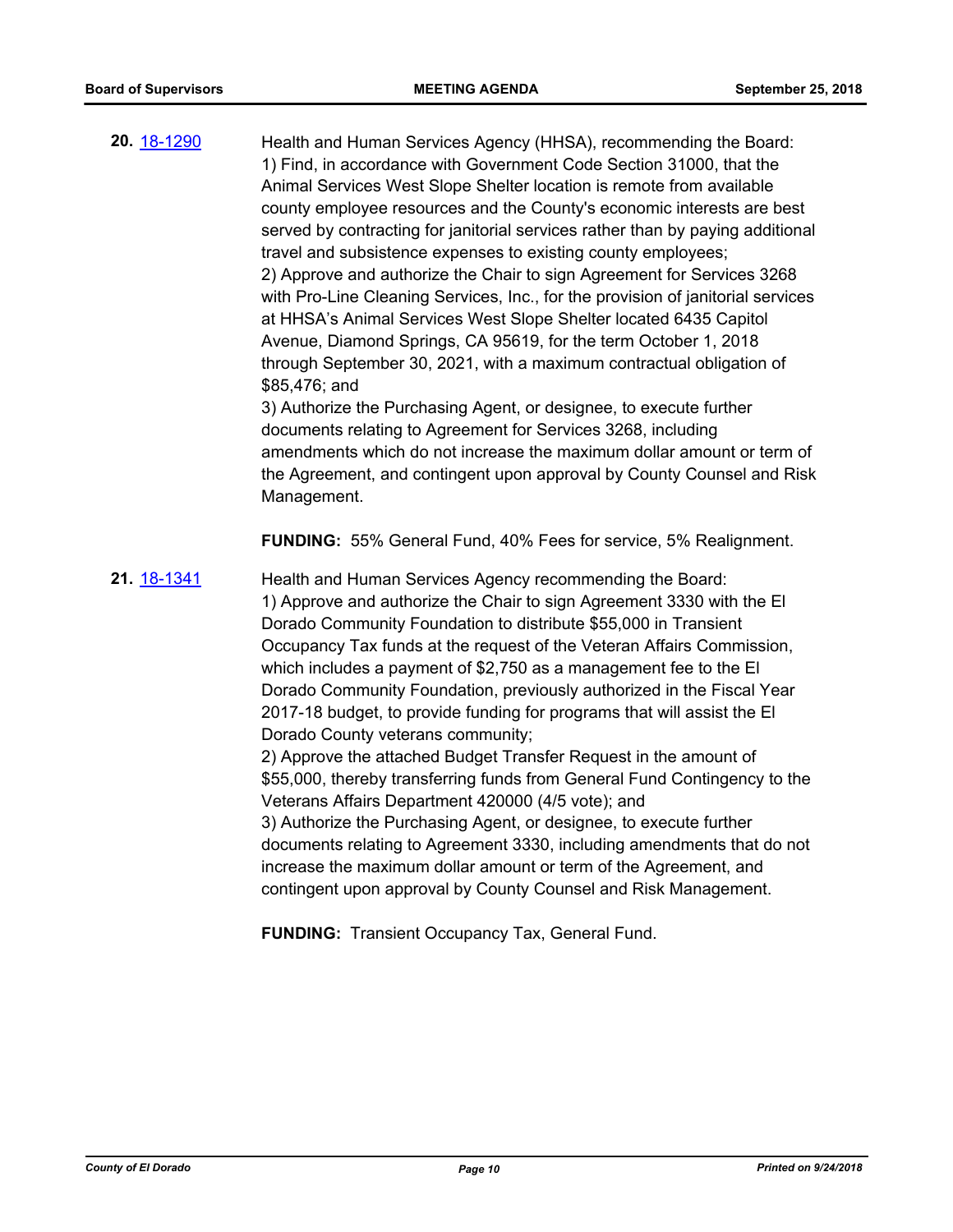**22.** [18-1359](http://eldorado.legistar.com/gateway.aspx?m=l&id=/matter.aspx?key=24711) Health and Human Services Agency and Probation Department recommending the Board:

> 1) Approve and authorize the Chair to sign Memorandum of Understanding (MOU) 425 with El Dorado County Office of Education, for the provision of Foster Youth Services Coordinating Program services, with a term effective upon execution for a period of three years. In accordance with the State guidelines, the maximum obligation of this MOU is dependent on the number of clients served so there is no amount listed in the Agreement; however, HHSA has budgeted \$100,000 for Fiscal Year 2018-19 to ensure sufficient appropriations for this MOU; and

2) Authorize the Purchasing Agent, or designee, to execute further documents relating to MOU 425, including amendments which do not increase the maximum dollar amount or term of the MOU, and contingent upon approval by County Counsel and Risk Management.

**FUNDING:** Federal Funding - Title IV-E.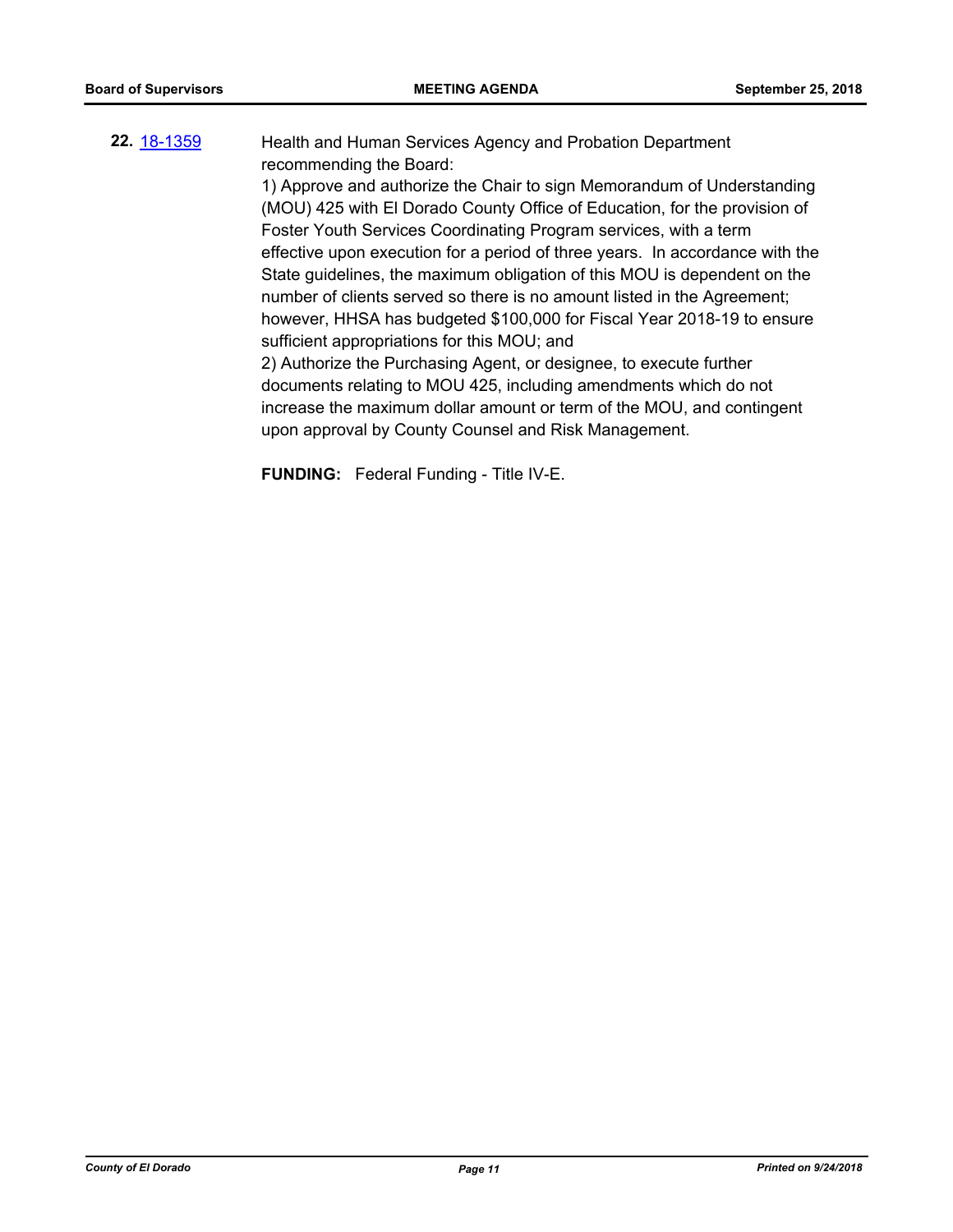#### **LAND USE AND DEVELOPMENT - CONSENT ITEMS**

**23.** [18-1383](http://eldorado.legistar.com/gateway.aspx?m=l&id=/matter.aspx?key=24735) El Dorado County Air Quality Management District (District) recommending the Board, acting as the Air Quality Management Board of Directors, adopt and authorize the Chair to sign Resolution **200-2018**  authorizing Air Pollution Control Officer (APCO) to:

1) Execute Memorandum of Understanding with Amador County Air Pollution Control District to assist with program implementation in Amador County;

2) Execute agreements with participating contractors in Amador County that install woodstoves to ensure old woodstoves are rendered inoperable and instruct residents on proper operation of new woodstove, pending approval from County Counsel and Risk Management;

3) Implement and expend the funds in accordance with the District MOU, as well as the CAPCOA MOU approved by the action of the Board of Supervisors on May 8, 2018; and

4) Execute any future grant or funding agreements with CAPCOA and other necessary actions to receive additional funding to support the implementation of the Woodsmoke Reduction Program through the statutory term of the program.

**FUNDING:** Funding authorized by Senate Bill 1613 from the California Air Resources Board.

**24.** [18-0436](http://eldorado.legistar.com/gateway.aspx?m=l&id=/matter.aspx?key=23781) Community Development Services, Department of Transportation, recommending the Board approve and authorize the Chair to sign Agreement for Services 3285 with Ghirardelli Associates, Inc., for a not-to-exceed amount of \$861,000, to provide construction management and support services for the Diamond Springs Parkway - Phase 1A - SR-49 Realignment Project, CIP 72375 / 36104025, for a term commencing upon execution by both parties and expiring three years thereafter.

> Additionally, Community Development Services, Department of Transportation, recommending the Board make findings in accordance with Section 3.13.030 of the County Ordinance Code that it is more economical and feasible to engage an independent consultant for construction management and support services for the Diamond Springs Parkway - Phase 1A - SR-49 Realignment Project (Project).

**FUNDING:** Tribe Funds (82%), Master Circulation and Funding Plan (5%), Road Fund (<1%), State Highway Operation and Protection Program (7%), Traffic Impact Mitigation Fees (5%), and Utility Agencies (<1%). (Local and State Funds)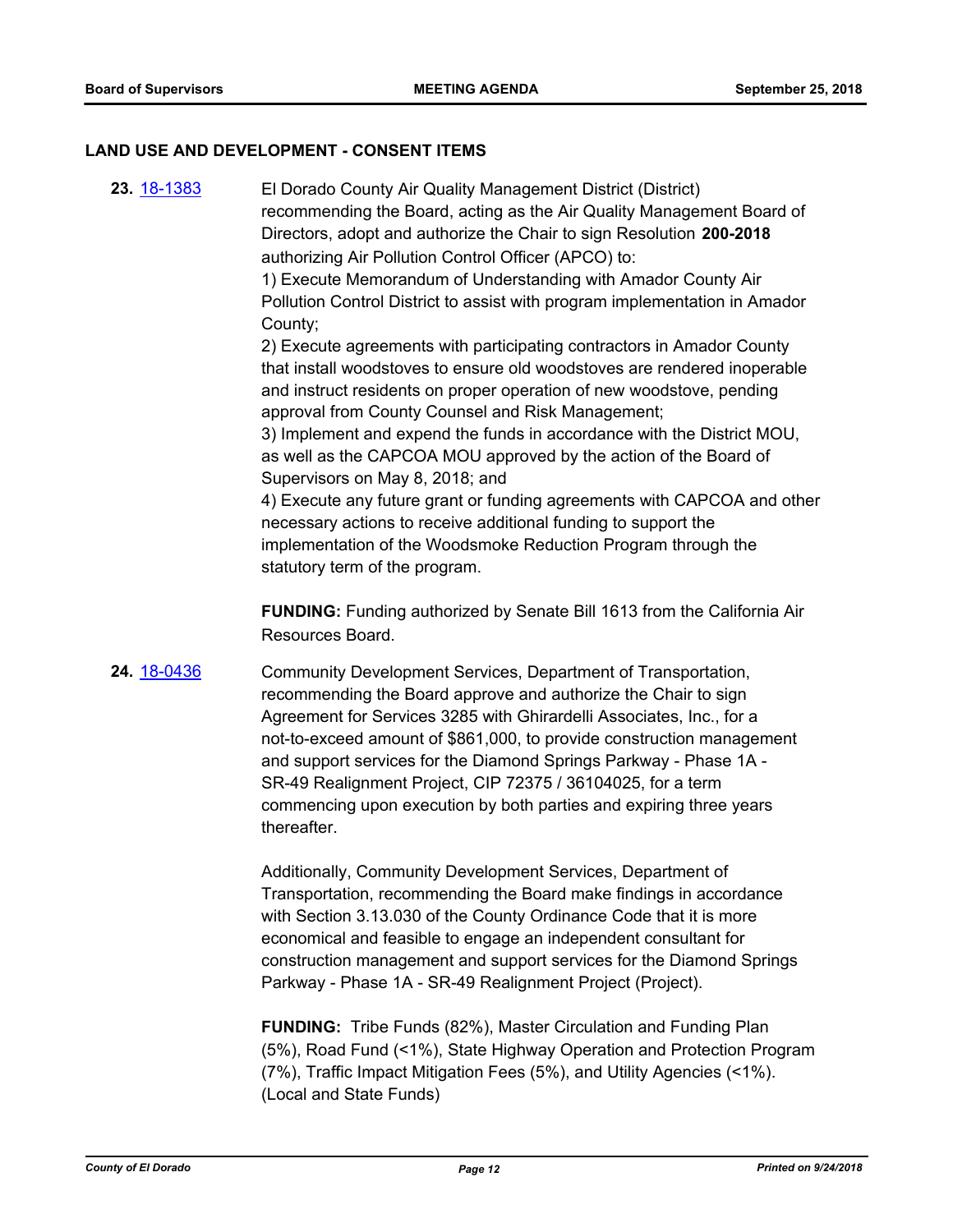**25.** [18-1165](http://eldorado.legistar.com/gateway.aspx?m=l&id=/matter.aspx?key=24515) Community Development Services, Department of Transportation, recommending the Board: 1) Accept and approve, retroactively, the private lease revenue transfer California Standard Agreement CTA 18 013 and Contractor Certification Clause CCC 04/2017 with the California Tahoe Conservancy in the amount of \$3,710 for a term beginning July 1, 2018 and expiring on April 30, 2021 for the Department of Transportation's erosion control projects in the South Lake Tahoe region; and 2) Authorize the Board Chair to sign three (3) originals of the private lease revenue transfer California Standard Agreement CTA 18 013 and the

**FUNDING:** California Tahoe Conservancy.

Contractor Certification Clause CCC 04/2017.

**26.** [18-1347](http://eldorado.legistar.com/gateway.aspx?m=l&id=/matter.aspx?key=24698) Community Development Services, Department of Transportation, recommending the Board consider the following: 1) Accept the subdivision improvements for El Dorado Springs 23 (Sierramonte), TM 14-1514 as complete; 2) Reduce Performance Bond SUR0037954 in the amount of \$2,706,048.97 to \$280,042.61, which is ten percent of the total cost of the subdivision improvements (not ten percent of the bond). This amount guarantees against any defective work, labor done, or defective materials furnished, which is to be released after one year, if no claims are made; 3) Hold Laborers & Materialmens Bond SUR0037954 in the amount of \$1,400,213.06 for six months to guarantee payments to persons furnishing labor, materials, or equipment; and 4) Authorize the Clerk of the Board to release the respective Bonds after

the required time periods.

**FUNDING:** Developer Funded.

# **27.** [18-1349](http://eldorado.legistar.com/gateway.aspx?m=l&id=/matter.aspx?key=24700) Community Development Services, Department of Transportation, recommending the Board consider the following:

1) Accept the Transportation Demand Management Grant award in the amount of \$30,000 with the Sacramento Area Council of Governments for the Camino Traffic Circulation Implementation Pilot Program;

2) Approve and authorize the Chair to sign the Grant Agreement; and 3) Authorize the Department of Transportation Director to execute any future amendments or modifications that do not increase the awarded Grant amount of \$30,000.

**FUNDING:** Sacramento Area Council of Governments (88.53%) and Economic Development (11.47%).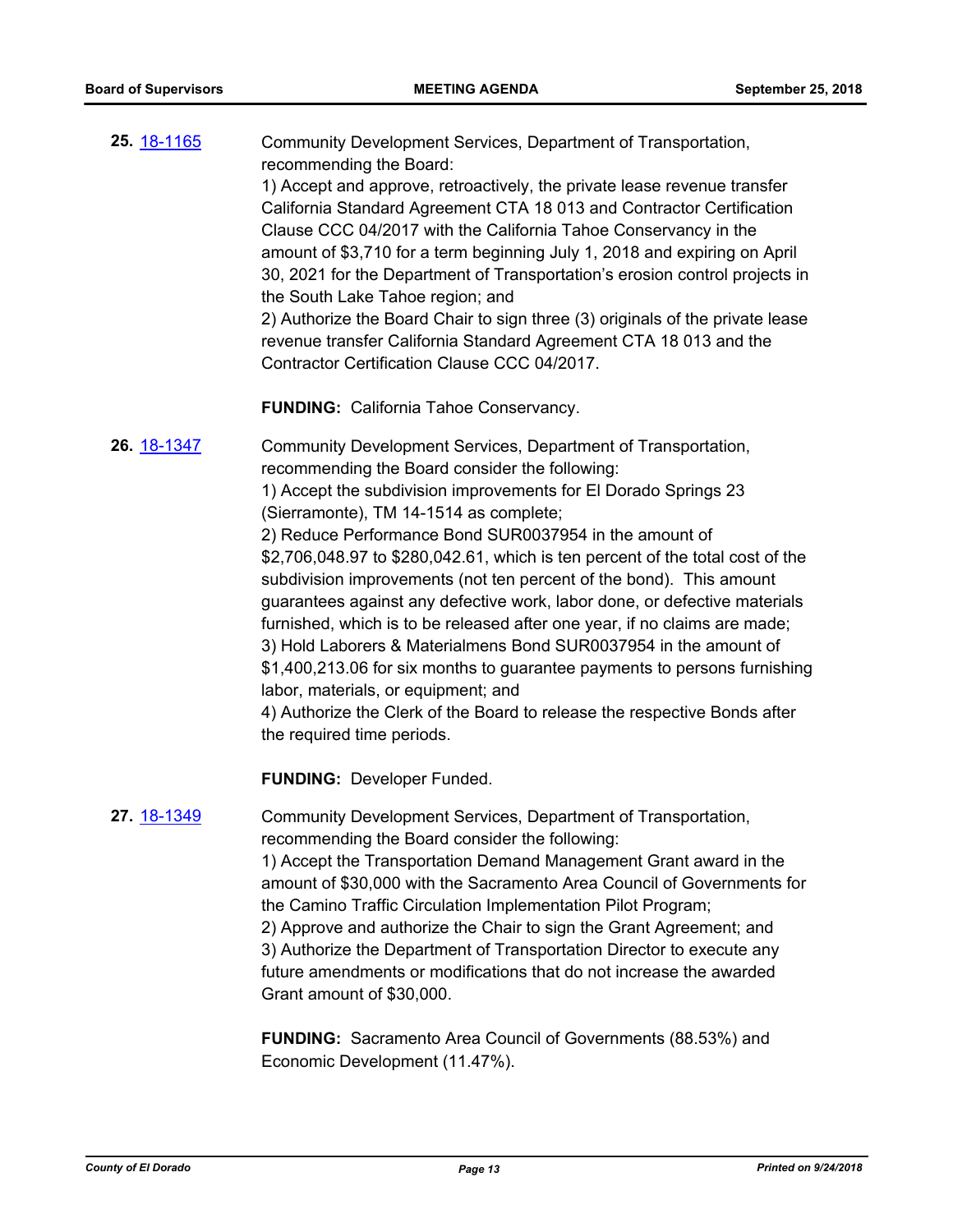| 28. 18-1367 | Community Development Services, Planning and Building Department,<br>submitting for approval the Final Map (TM-F18-0003) for Serrano Village<br>K5 Phase 2, Unit 8, creating a total of 37 residential lots, on property<br>identified as Assessor's Parcel Number 123-590-05 located on the south<br>side of Greenview Drive at the intersection with Hogarth Way, within the<br>Serrano Master Planned Community, in the El Dorado Hills area, and<br>recommending the Board consider the following:<br>1) Approve the Final Map (TM-F18-0003) for Serrano Village K5 Phase 2,<br>Unit 8;<br>2) Approve and authorize the Chair to sign the Agreement to Make<br>Subdivision Improvements (Attachment B);<br>3) Approve and authorize the Chair to sign the Agreement on Conditions<br>for Acceptance of Drainage Easements (Attachment C); and<br>4) Approve and authorize the Chair to sign the Agreement on Conditions<br>for Acceptance of Roads (Attachment D). (Supervisorial District 1)<br><b>FUNDING:</b> N/A (Developer Funded Subdivision Improvements) |
|-------------|----------------------------------------------------------------------------------------------------------------------------------------------------------------------------------------------------------------------------------------------------------------------------------------------------------------------------------------------------------------------------------------------------------------------------------------------------------------------------------------------------------------------------------------------------------------------------------------------------------------------------------------------------------------------------------------------------------------------------------------------------------------------------------------------------------------------------------------------------------------------------------------------------------------------------------------------------------------------------------------------------------------------------------------------------------------------|
| 29. 18-1123 | Surveyor's Office recommending the Board:<br>1) Acknowledge and consent to the making of an Irrevocable Offer of<br>Dedication For A Road Right Of Way And Public Service Easement, on<br>Assessor's Parcel number 119-100-60. Offer shall include the underlying<br>fee;<br>2) Acknowledge and consent to the making of an Irrevocable Offer of<br>Dedication For A Road Right of Way, on Assessor's Parcel number<br>119-100-60. Offer shall include the underlying fee; and<br>3) Authorize the Chair to sign a consent for each of the above dedications<br>and to record the Irrevocable Offer of Dedications with the consent<br>attached. Authorization for recording said Offer is pursuant to Government<br>Code Section 7050.                                                                                                                                                                                                                                                                                                                              |
| 30. 18-1124 | Surveyor's Office recommending the Board adopt and authorize the Chair<br>to sign Resolution 198-2018 for Abandonment of Easement 18-015 to<br>abandon an easement for Public Utilities, Drainage and Sewer on Lots<br>1274 and 1275 of "Auburn Lake Trails Unit 5", recorded at Book E of                                                                                                                                                                                                                                                                                                                                                                                                                                                                                                                                                                                                                                                                                                                                                                           |

Subdivisions at Page 85, identified as Assessor's Parcel 073-371-30.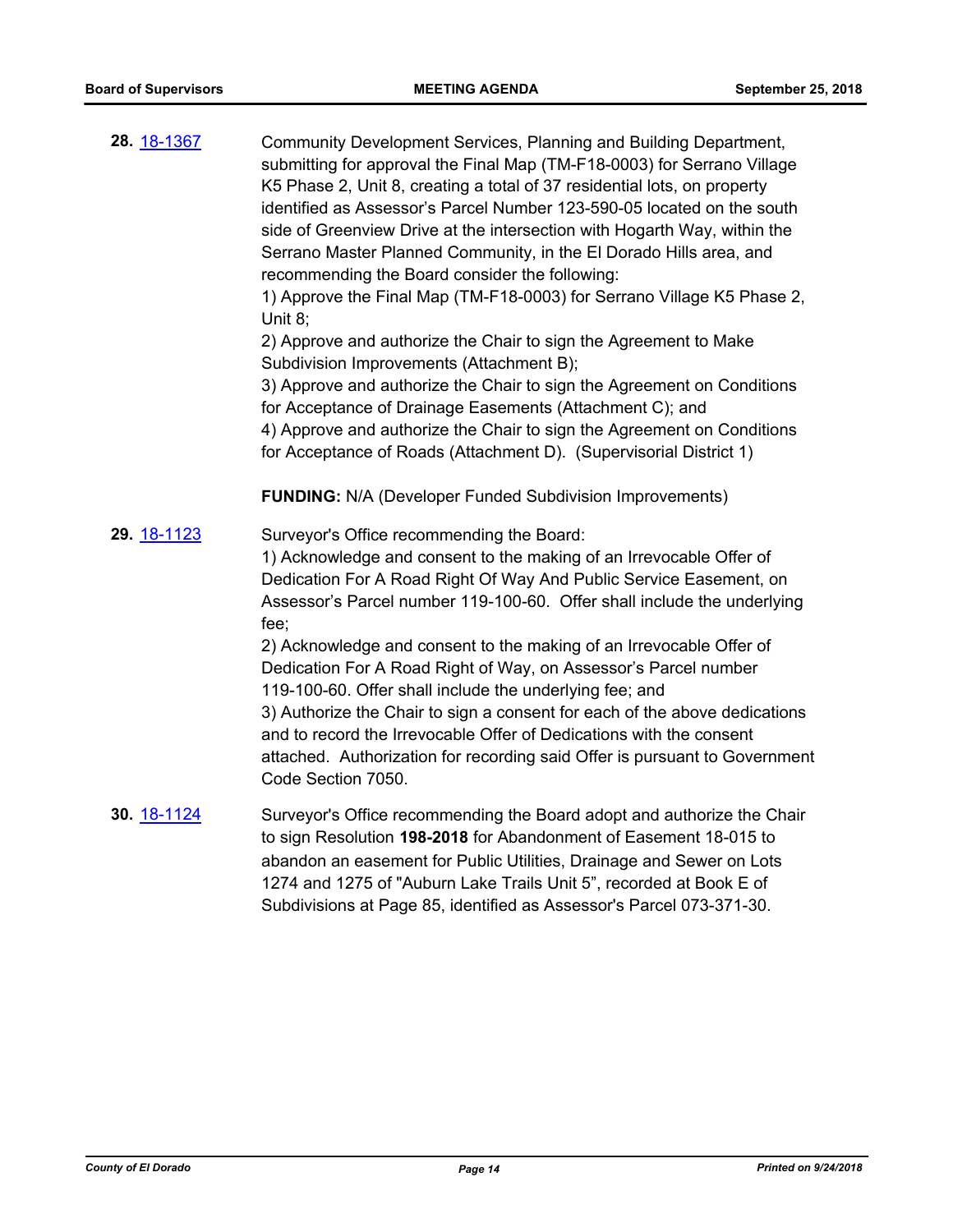#### **LAW AND JUSTICE - CONSENT ITEMS**

**31.** [18-1324](http://eldorado.legistar.com/gateway.aspx?m=l&id=/matter.aspx?key=24675) Probation Department recommending the Board consider the following: 1) Make findings in accordance with with Chapter 3.13, Section 3.13.030 County Ordinance, that it is more economical and feasible to continue to contract out to provide as-needed specialized training services to the Probation Department in Integrated Behavior Intervention Strategies and Motivational Interviewing as previously contracted through Core Corretional Solutions Agreement 245;

> 2) Approve and authorize the Chair to sign Agreement 3086 with Core Correctional Solutions, LLC to provide as-needed training, guidance and consulting services in using and implementing the Effective Practices In Correctional Supervision (EPICS)-II, and Motivational Interviewing. This agreement is for a three (3) year term beginning September 25, 2018, for a not to exceed amount of \$200,000; and

3) Authorize the Purchasing Agent, or designee, to execute further documents relating to Agreement for Services 3086, including amendments which do not increase the maximum dollar amount or term of the Agreement, and contingent upon approval by County Counsel and Risk Management.

**FUNDING:** AB109 and Juvenile Re-Entry.

### **END CONSENT CALENDAR**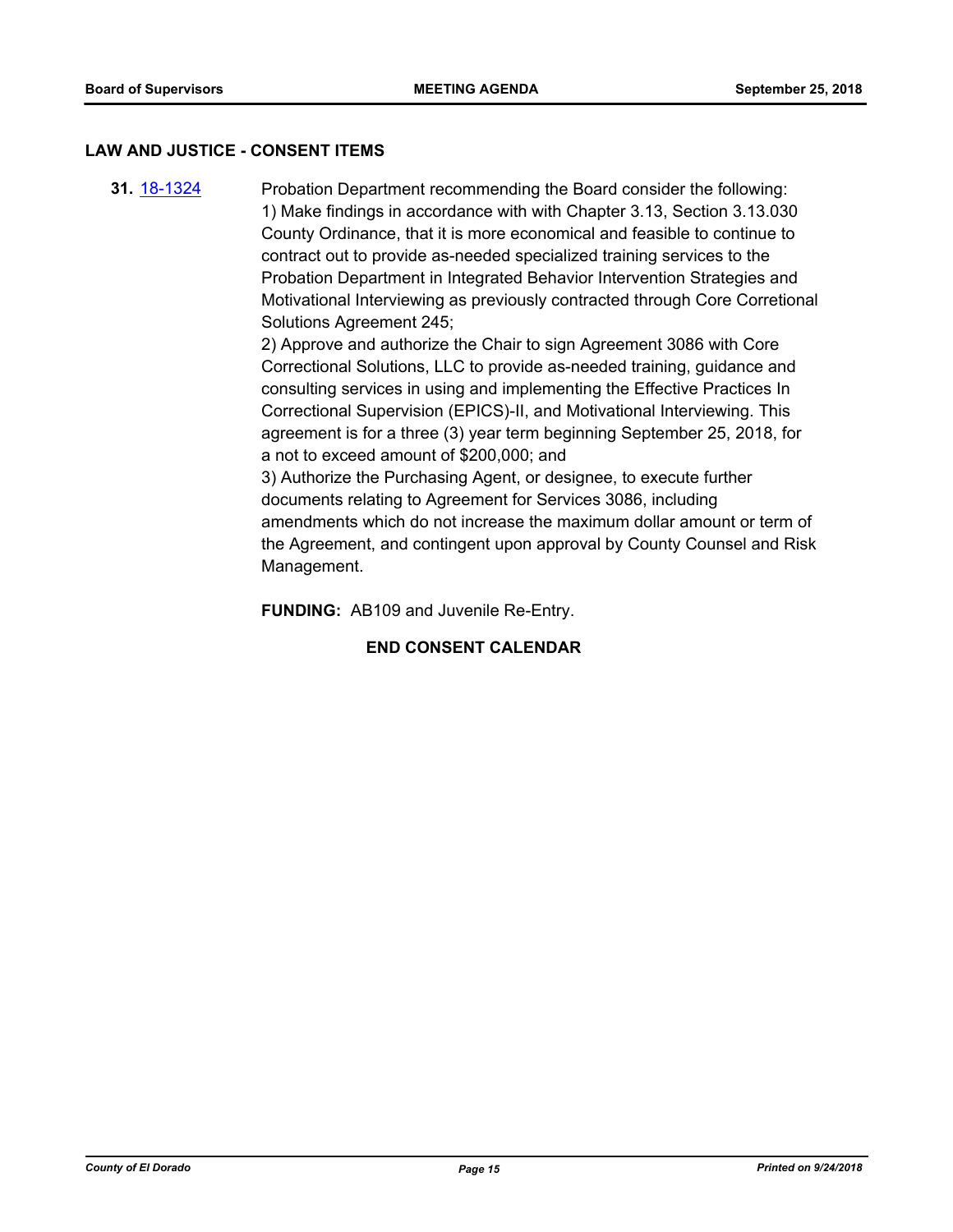#### **DEPARTMENT MATTERS (Items in this category may be called at any time)**

**32.** [18-1293](http://eldorado.legistar.com/gateway.aspx?m=l&id=/matter.aspx?key=24644) The Registrar of Voters recommending the Board recognize September 25, 2018 as National Voter Registration Day, with a goal to generate interest in the community of potential voters and encourage every voter to cast their vote on Election Day. (Est. Time 5 Min.)

#### **FUNDING:** N/A

**33.** [18-0994](http://eldorado.legistar.com/gateway.aspx?m=l&id=/matter.aspx?key=24343) Community Development Services, Department of Transportation, recommending the Board consider the following: 1) Approve the introduction (First Reading) of Ordinance **5094**, updating County Ordinance 5056, to incorporate text changes to reference annual reporting of real property interests acquired under the authority of said ordinance; and 2) Waive reading of the full Ordinance, read by title only, and continue this matter to October 9, 2018 for Final Passage (Second Reading). (Est. Time: 15 Min.)

### **FUNDING:** N/A

**34.** [18-1475](http://eldorado.legistar.com/gateway.aspx?m=l&id=/matter.aspx?key=24826) Chief Administrative Office recommending the Board: 1) Adopt and authorize the Chair to sign Resolution **209-2018**, incorporating Exhibits 1 and 2, adopting the County Budget and Budgets for Board Governed Special Districts for Fiscal Year 2018-19; and 2) Adopt and authorize the Chair to sign Resolution **210-2018** modifying the Countywide Personnel Allocation. (Est. Time: 10 Min.)

**FUNDING:** Countywide Budget Adoption.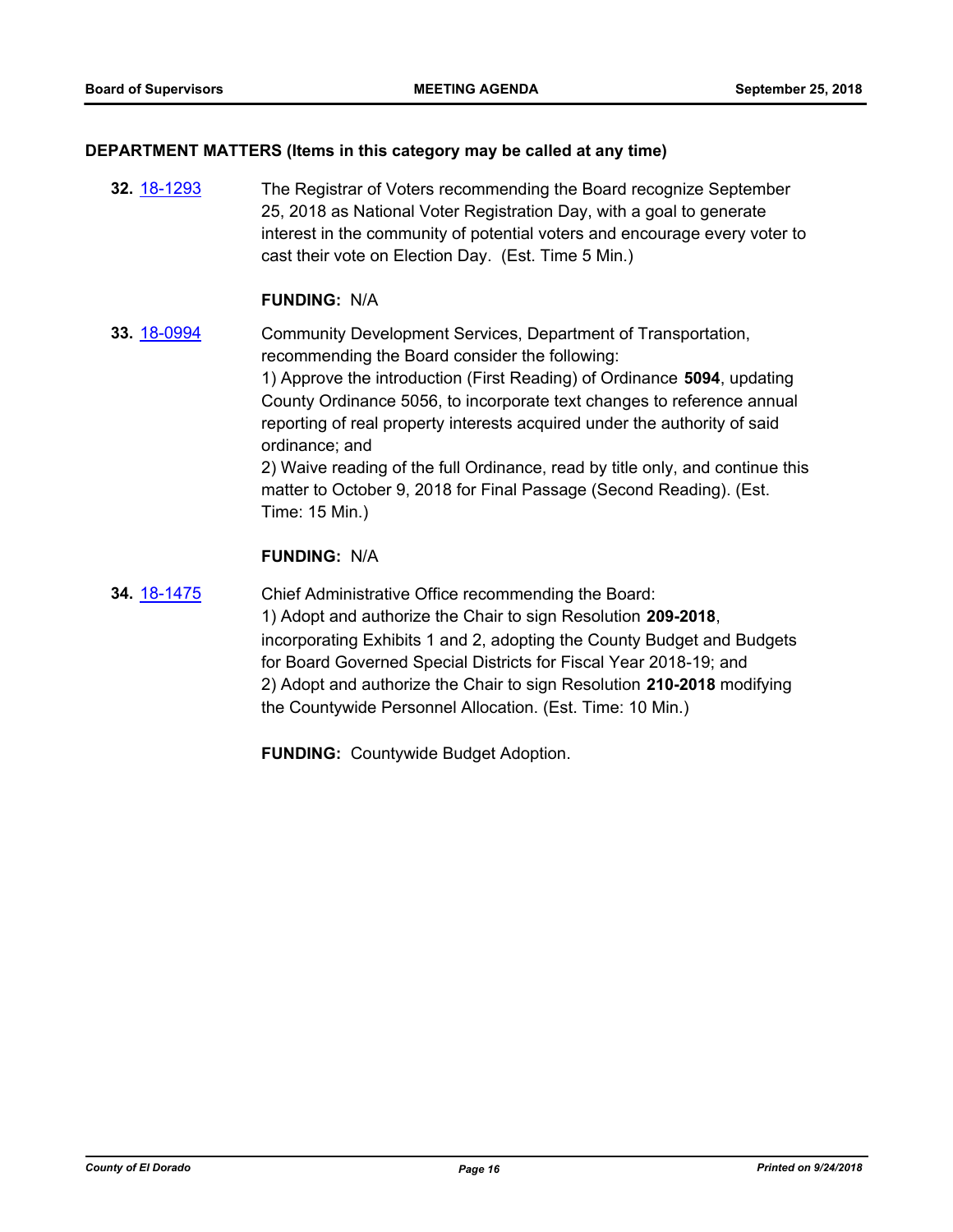# **11:00 A.M. - TIME ALLOCATION**

| 35. 18-1477 | Supervisor Ranalli recommending the Board:<br>1) Receive and file presentation provided by Jeanne Amos, Library                                                                                                                                                                                                                                                                                                                                                                                                  |
|-------------|------------------------------------------------------------------------------------------------------------------------------------------------------------------------------------------------------------------------------------------------------------------------------------------------------------------------------------------------------------------------------------------------------------------------------------------------------------------------------------------------------------------|
|             | Director, and Jan Robbins, Branch Manager, El Dorado Hills Library,<br>recognizing the community volunteers who dedicate their time and talent to<br>support El Dorado County Libraries; and                                                                                                                                                                                                                                                                                                                     |
|             | 2) Approve and authorize all five Board members to sign a Proclamation<br>recognizing these volunteers for their service. (Est. Time: 20 Min.)                                                                                                                                                                                                                                                                                                                                                                   |
| 36. 18-1478 | Supervisor Ranalli recommending the Board:<br>1) Receive and file presentation provided by Tracy Celio, University of<br>California Cooperative Extension (UCCE) Master Gardener Program<br>Coordinator, recognizing the community volunteers who dedicate their time<br>and knowledge to support the UCCE Master Gardeners of El Dorado<br>County Program; and<br>2) Approve and authorize all five Board members to sign Proclamations<br>recognizing these volunteers for their service. (Est. Time: 20 Min.) |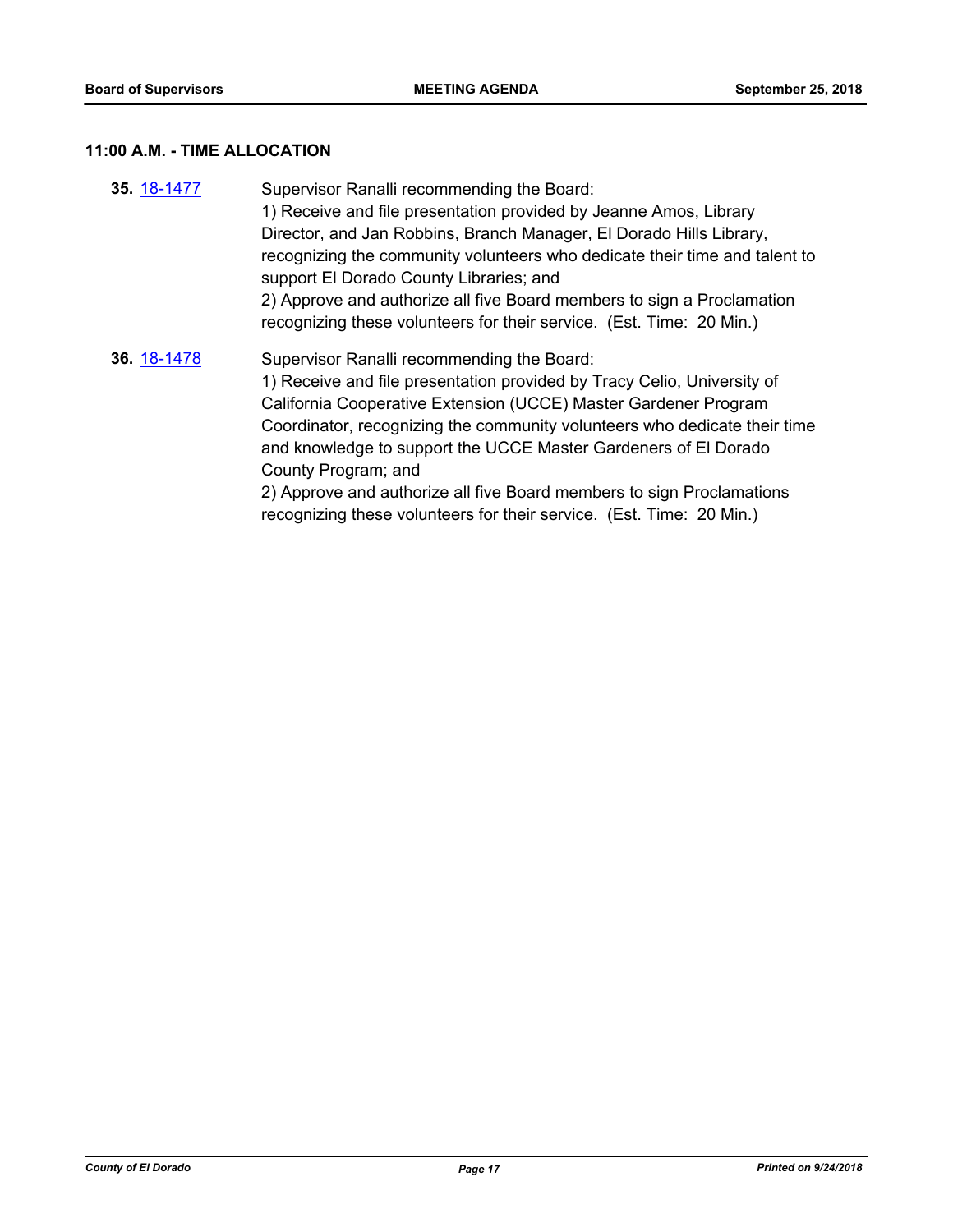#### **2:00 P.M. - TIME ALLOCATION**

**37.** [18-1343](http://eldorado.legistar.com/gateway.aspx?m=l&id=/matter.aspx?key=24694) HEARING - To consider the recommendation of the Planning Commission on the Dowler project (General Plan Amendment A16-0004/Rezone Z16-0011) requesting a General Plan Amendment and Rezone for a 0.11 acre portion on property identified by Assessor's Parcel Number 074-173-01, consisting of 1.61 acres, in the Greenwood area, submitted by Ray and Naomi Dowler; and staff recommending the Board take the following actions:

> 1) Adopt the Negative Declaration based on the Initial Study prepared by staff;

> 2) Approve General Plan Amendment A16-0004 amending the General Plan land use designation for a 0.11 acre portion of Assessor's Parcel Number 074-173-01 from High-Density Residential to Commercial based on the Findings presented;

3) Approve Z16-0011 rezoning a 0.11 acre portion of Assessor's Parcel Number 074-173-01 from One-acre Residential to Commercial, Limited based on the Findings presented;

4) Adopt Ordinance **5093** for said Rezone; and

5) Continue item for final action to occur with the adoption of the Resolution approving the General Plan Amendments considered by the Board during the "General Plan Window" for Land Use Element items, tentatively scheduled for September 25, 2018. (Supervisorial District 4) (Est. Time: 10 Min.)

- **38.** [18-1401](http://eldorado.legistar.com/gateway.aspx?m=l&id=/matter.aspx?key=24753) HEARING To consider the recommendation of the Planning Commission on General Plan Amendment GPA18-0001 to adopt and authorize the Chair to sign Resolution **201-2018** adopting a new Policy TC-Xc to the Transportation and Circulation Element of the General Plan that would duplicate current Policy TC-Xa 3. Policy TC-Xa 3 is a 2008 voter-adopted Measure Y Policy that requires new development to fully pay for road capacity improvements and is scheduled to sunset on December 31, 2018. New Policy TC-Xc would replace it as a Board of Supervisors adopted General Plan Policy, but without any sunset date. (Est. Time: 15 Min)
- **39.** [18-1344](http://eldorado.legistar.com/gateway.aspx?m=l&id=/matter.aspx?key=24695) Community Development Services, Planning and Building Department recommending the Board adopt and authorize the Chair to sign Resolution **199-2018** approving the General Plan amendments considered by the Board during the September 2018 "General Plan Window" for the Land Use Element of the General Plan. (Est. Time: 10 Min.)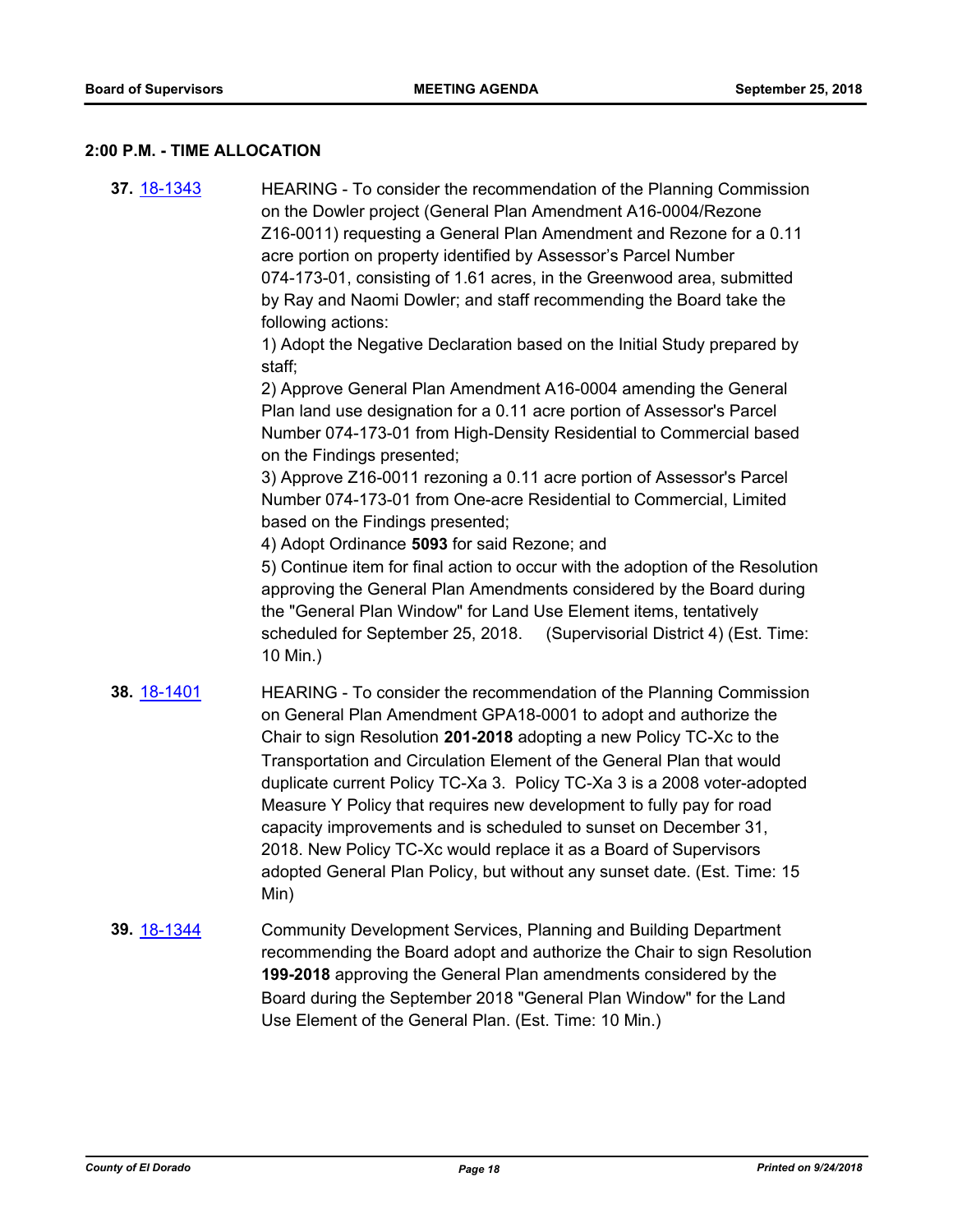## **2:30 P.M. - TIME ALLOCATION**

**40.** [18-1462](http://eldorado.legistar.com/gateway.aspx?m=l&id=/matter.aspx?key=24814) Ad hoc Code Enforcement Advisory Committee recommending the Board receive and file an update on the committee's work to date and future plans. (Est. Time: 1 Hr.)

### **ITEMS TO/FROM SUPERVISORS**

**CAO UPDATE**

#### **ADJOURNMENT**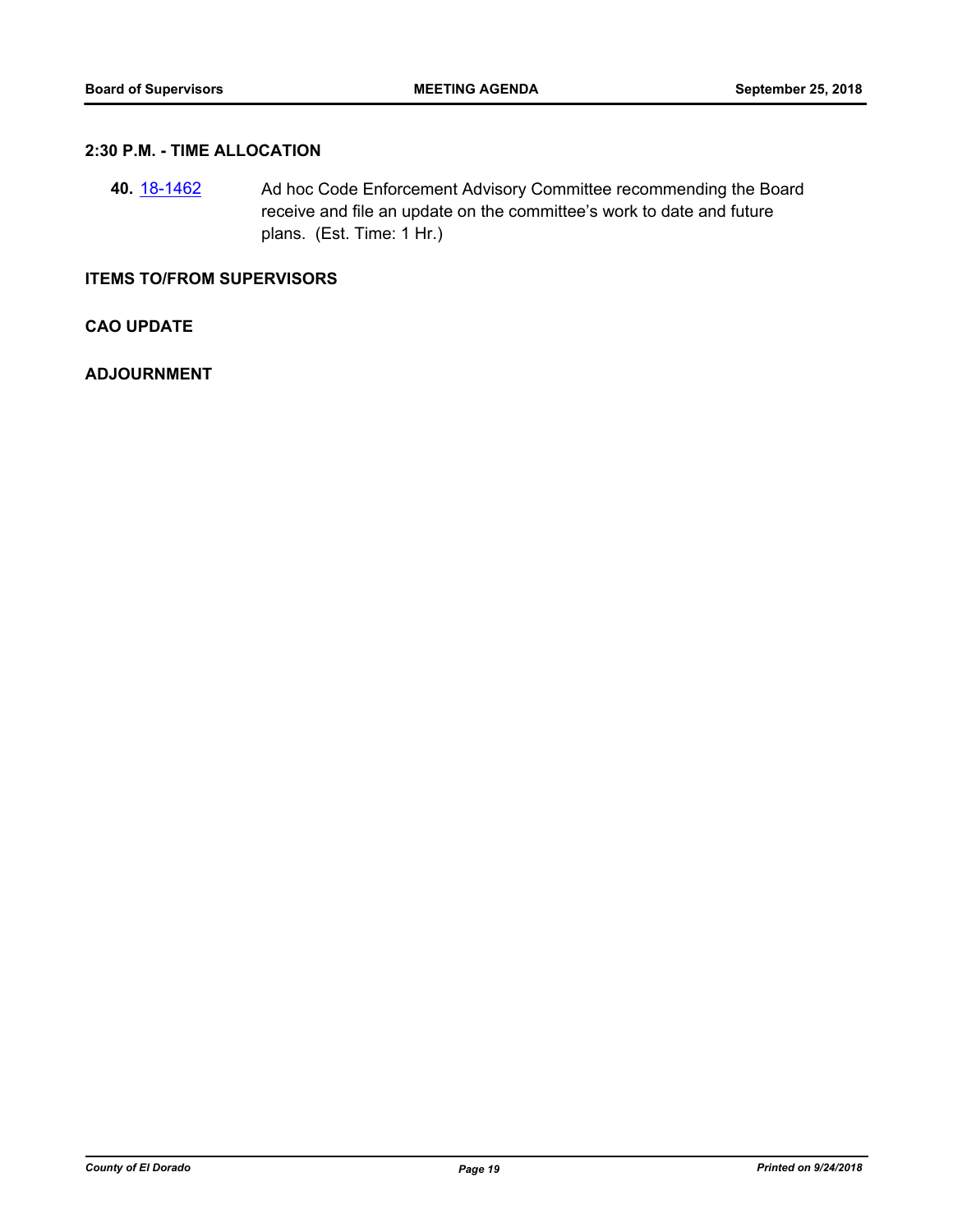#### **CLOSED SESSION**

- **41.** [18-1426](http://eldorado.legistar.com/gateway.aspx?m=l&id=/matter.aspx?key=24778) **Pursuant to Government Code Section 54956.8 Conference with Real Property Negotiator**: This body will hold a closed session to give instructions to its negotiator regarding the real properties described as follows: APN's 325-300-35 and 325-300-36 located on Gold Nugget Way (no established physical address). Instructions to El Dorado County's negotiator will concern price and terms of payment. CAO, or designee, will be the negotiator on behalf of El Dorado County. The parties with whom El Dorado County's negotiators may negotiate are parcel owners Capitol Consultants, Inc. and their agents and successors. (Est. Time: 5 Min.)
- **42.** [18-1427](http://eldorado.legistar.com/gateway.aspx?m=l&id=/matter.aspx?key=24779) **Pursuant to Government Code Section 54956.8 Conference with Real Property Negotiator**: This body will hold a closed session to give instructions to its negotiator regarding the real property known as Assessor's Parcel Number 323-400-16-100 consisting of approximately 48 acres: 50%: Betty J. Oetting as Surviving Trustee of the Arthur V. Oetting and Betty J. Oetting Revocable Trust dated 4/23/2013; 50%: Gary C. Oetting and Barba E. Oetting as Trustees of the Oetting Fam Trust dated 1/16/2002. Instructions to El Dorado County's negotiator will concern price and terms of payment. CAO, or designee will be the negotiator on behalf of El Dorado County. The parties with whom El Dorado County's negotiator may negotiate are those parties identified above and their agents and successors. (Est. Time: 10 Min.)
- **43.** [18-1428](http://eldorado.legistar.com/gateway.aspx?m=l&id=/matter.aspx?key=24780) **Pursuant to Government Code Section 54956.9(d)(1)- Existing Litigation**. Title: Claim of Gregory Danel v. County of El Dorado York Risk Services Group, Inc., Workers' Compensation Claim Settlement, Claim ELOM-66863. (Est. Time: 5 Min.)
- **44.** [18-1351](http://eldorado.legistar.com/gateway.aspx?m=l&id=/matter.aspx?key=24703) **Conference with Legal Counsel - Existing Litigation** pursuant to Government Code Section 54956.9(d)(1). Title: Thomas Austin and Helen Austin v. the County of El Dorado, and Does 1 through 50, El Dorado County Superior Court Case No. PC20150633, Number of potential cases: (1 ). (Est. Time: 10 Min.)
- **45.** [18-1460](http://eldorado.legistar.com/gateway.aspx?m=l&id=/matter.aspx?key=24812) **Conference with Legal Counsel Initiation of Litigation** pursuant to Government Code Section 54956.9(d)(4). Number of potential cases: (1). (Est. Time: 10 Min.)
- **46.** [18-1499](http://eldorado.legistar.com/gateway.aspx?m=l&id=/matter.aspx?key=24850) **Conference with Legal Counsel Significant Exposure to Litigation** pursuant to Government Code Section 54956.9(d)(2). Number of potential cases: (1). (Est. Time: 10 Min.)
- **47.** [18-1447](http://eldorado.legistar.com/gateway.aspx?m=l&id=/matter.aspx?key=24799) **Pursuant to Government Code Section 54957- Public Employee Recruitment.** Title: Registrar of Voters. (Est. Time: 20 Min.)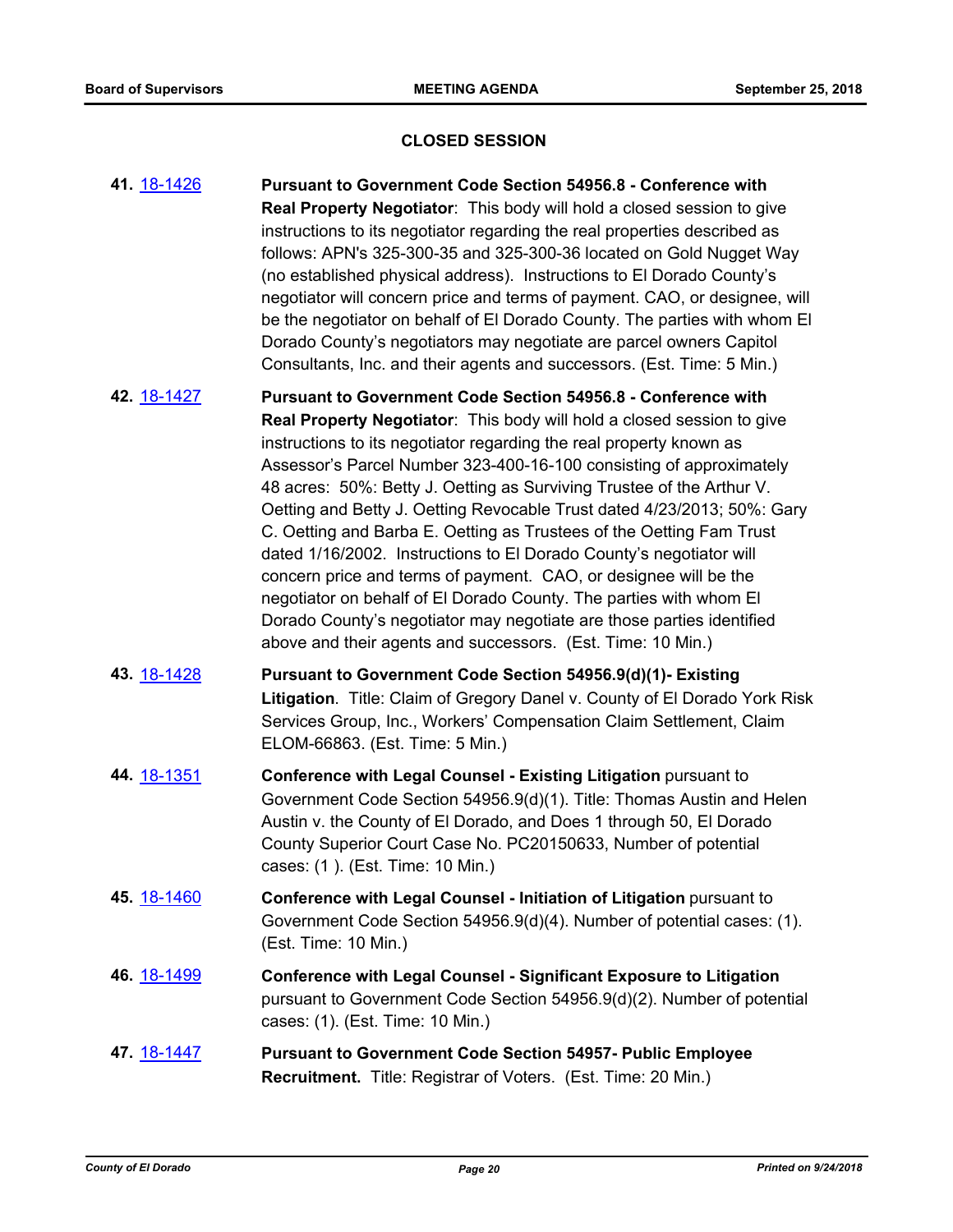**48.** [18-1464](http://eldorado.legistar.com/gateway.aspx?m=l&id=/matter.aspx?key=24816) **Pursuant to Government Code Section 54957- Public Employee Recruitment/Appointment.** Title: Director of Planning & Building. (Est. Time: 20 Min.)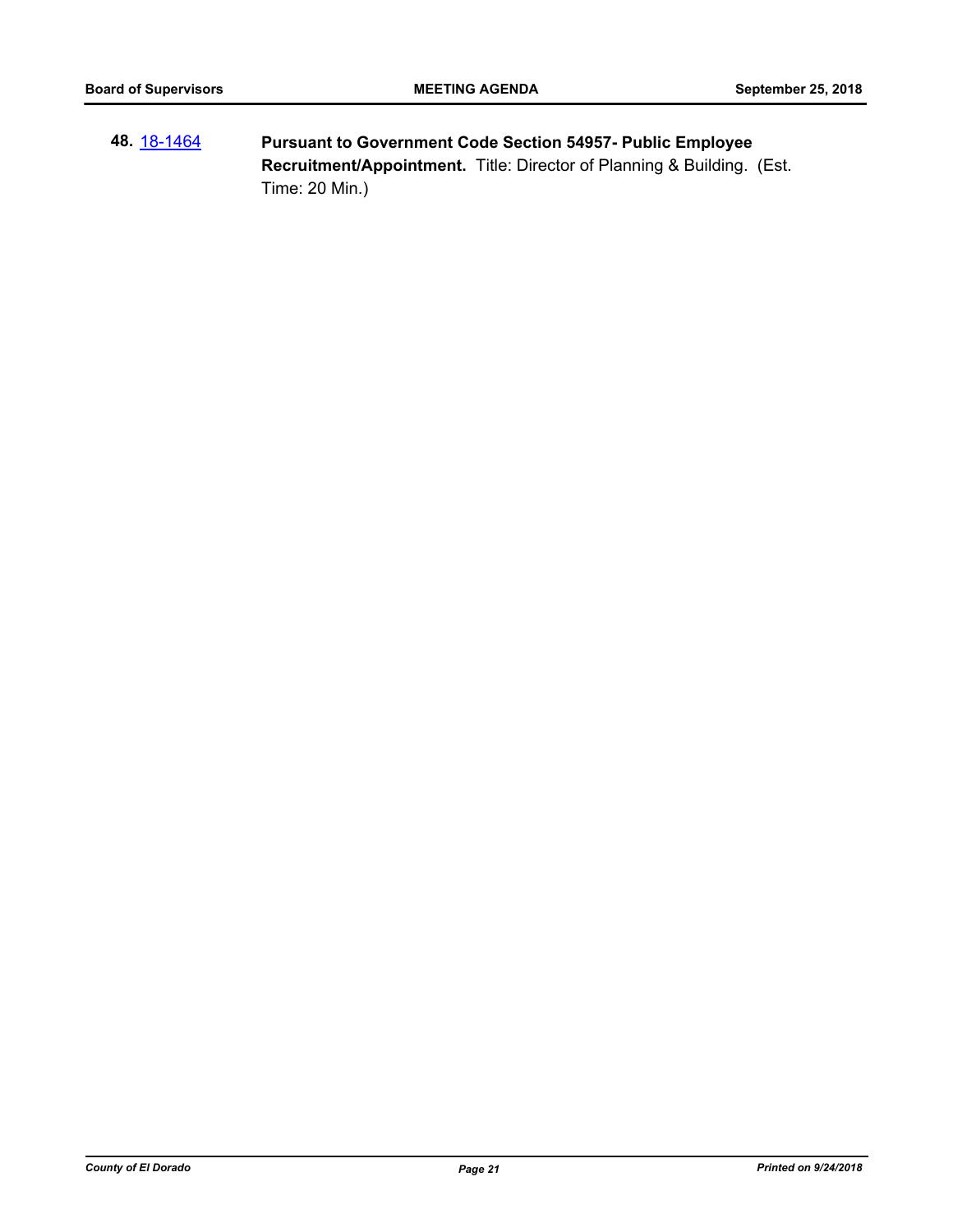On August 19, 2003, the Board adopted the following protocol: It is a requirement that all speakers, County staff and the public, when approaching the podium to make a visual presentation to the Board of Supervisors, must provide the Clerk with the appropriate number of hard copies of the presentation for Board members and the audience.